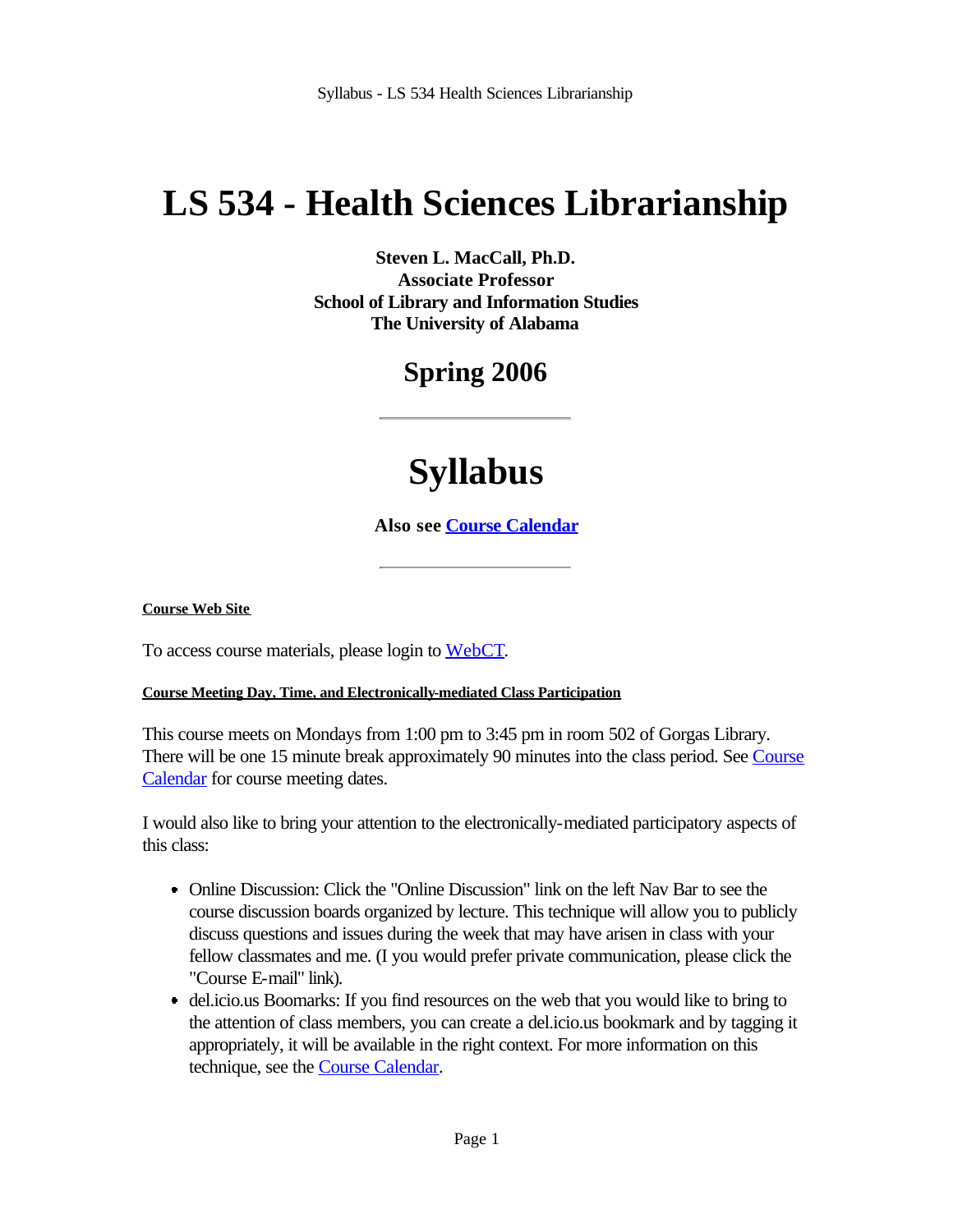And best of all, employing either (or both) of these electronically-mediated techniques during the semester will improve your class participation grade!

#### **Course Description from 2005-2007 UA Graduate Catalog**

Introduction to health sciences librarianship and the environments in which it operates. Orientation to the health care field, operation and administration of health sciences libraries, and basic information sources and services for the health sciences is included.

#### **Attendance Policy**

Students should notify the instructor in advance if a class is going to be missed. More than one unexcused absences will affect final grade.

#### **UA Code of Academic Conduct**

All students in attendance at the University of Alabama are expected to be honorable and to observe standards of conduct appropriate to a community of scholars.

The University expects from its students a higher standard of conduct than the minimum required to avoid discipline. All acts of dishonesty in any academic work constitute academic misconduct. This includes, but is no necessarily limited to the following:

- Cheating -- using or attempting to use unauthorized materials, information, study aids, or 1. computer-related information.
- Plagiarism -- representing the words, data, works, ideas, computer program or output, 2. or anything not generated in an authorized fashion, as one's own.
- Fabrication -- presenting as genuine any invented or falsified citation or material. 3.
- Misrepresentation -- falsifying altering, or mistaking the contents of documents or other 4. materials related to academic matters, including schedules, prerequisites, and transcripts.

Academic misconduct includes all acts of dishonesty in any academically related matter and any knowing or intentional help or attempt to help, or conspiracy to help, another student. The Academic Misconduct Disciplinary Policy will be followed in the event of academic misconduct.

#### **Disability Accommodation Statement**

Students with disabilities are encouraged to register with the Office of Disability Services, 205.348.4285. Thereafter, you are invited to schedule appointments to see me during my office hours to discuss accommodations and other special needs.

#### **Course Objectives**

Go here.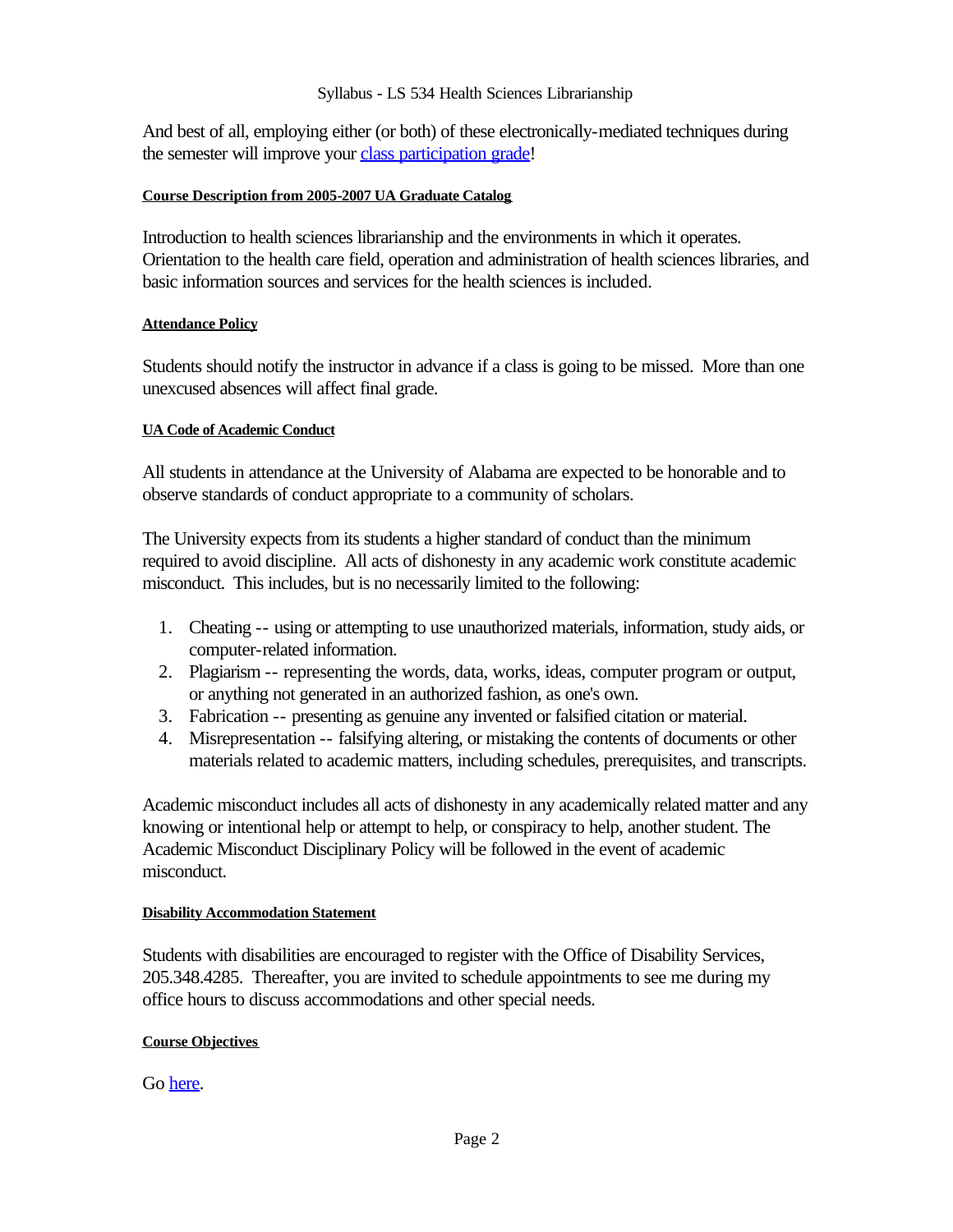#### **Course Calendar**

Go here.

#### **Assignments and Grading**

Information about assignments and grading are available here.

#### **Contact Information**

Instructor: **Steven L. MacCall, Ph.D.** 

Office hours: 10 a.m. - 11:30 a.m. and 4:00 p.m. - 5:00 p.m. Mondays (Other times by appointment)

Office phone: 205.348.6727 Cell phone (**for emergencies only**): 205.394.3844 Fax: 205.348.3746

### E-mail: **PLEASE USE WEBCT E-MAIL TO CONTACT INSTRUCTOR**

## **Course Objectives**

- To develop an understanding of the health care field and how the digital media environment is creating new opportunities for information management.
- To learn to apply the tools of the new information environment, including advanced Internet use techniques and web site authorship.
- To acquaint the student with information resources and services that are basic to health sciences information agencies.
- To train the student to select and organize information resources appropriate for a variety of health sciences information agencies.
- To familiarize the student with basic communication skills for use in health care information agencies.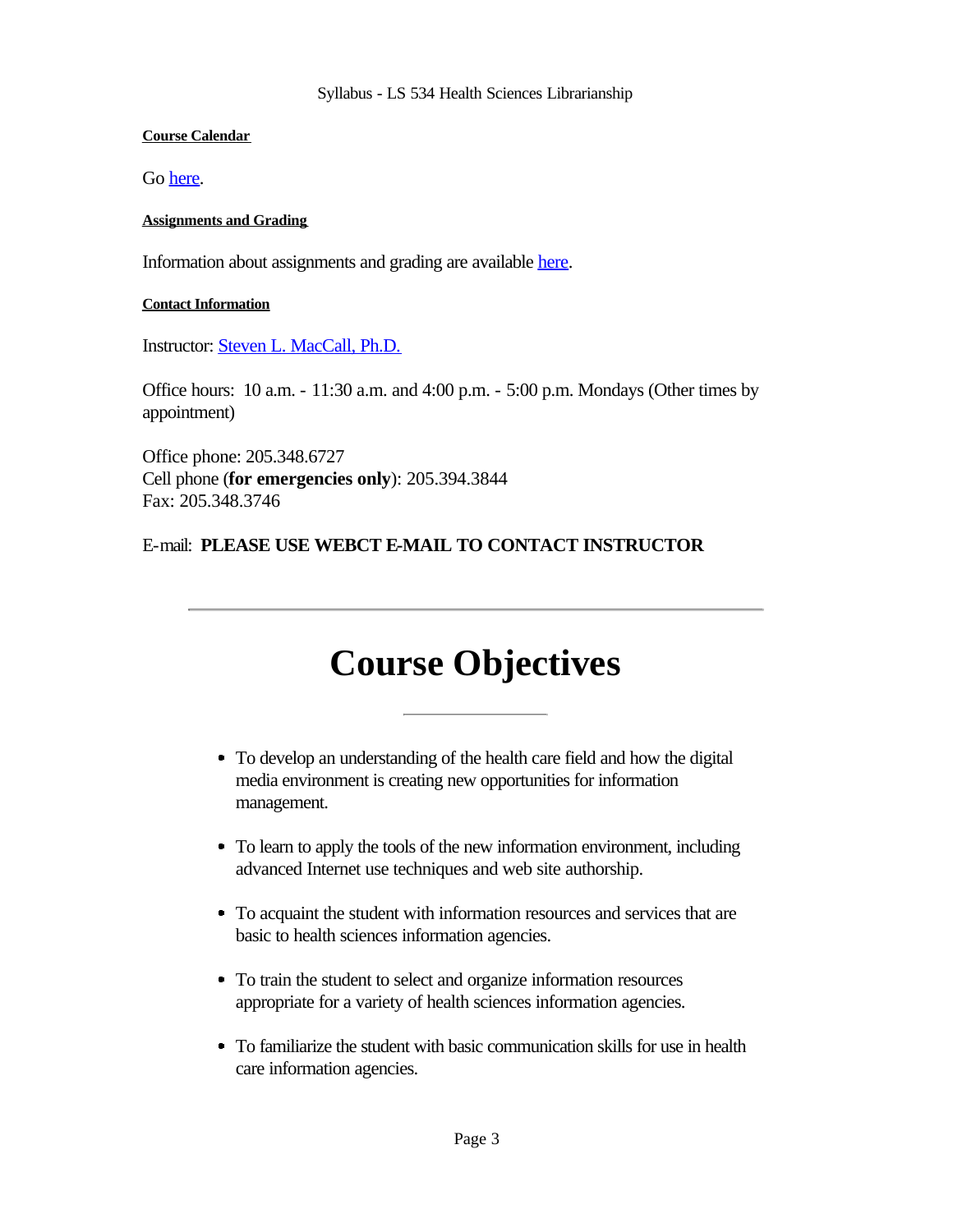To acquaint the student with current trends in information technology as they apply to the health care field and the health profession.

## **Assignments and Grading**

#### **The following are assignments for this class:**

- **Article Summaries**: Select one article from each day's assigned readings marked with a pound sign **(#)** and write a two page summary (750 to 1000 words) of the main points of the author and what you learned from the article. The last paragraph of each summary is to contain your critical comments (favorable or unfavorable) of the overall gist of the paper. To be counted, each summary must be posted to your blog on the day in which that topic will be discussed. Each summary will count as 1% of your final class grade.
- **RSS Assignment (Bloglines)**: Create a Bloglines account and locate and monitor at least 30 blogs related to the health sciences. These should include a variety of blogging contexts, including those associated with health sciences libraries, free-lance librarian bloggers, phyisicans, patients, administrators, etc. Info about finding blogs can be found here (for library blogs) and here (for medical blogs - see right hand column). If you find other good sources for finding library and/or medical blogs, login into your del.icio.us account and bookmark the site with the tag "LS534 Blogs". At the end of the semester, I would like an informal two page description of your impressions of using an RSS tool such as Bloglines.
- **Presentation on Library 2.0 Application**: On your assigned day, you and a team member will each make a 15 minute presentation on the Library 2.0 application assigned to you. Describe what the application is, how it is (or might be) used in medicine, and give a short instruction on how to use the application to your fellow students. Your presentation will be accompanied by:
	- instructional materials that you develop (e.g., a one page handout)
	- o an entry in the SLIS ASIS&T Technopedia
	- a set of del.icio.us bookmarks tagged accordingly.

I am available to assist you in development of your presentation. All collaboration should be done using a social collaboration tool such as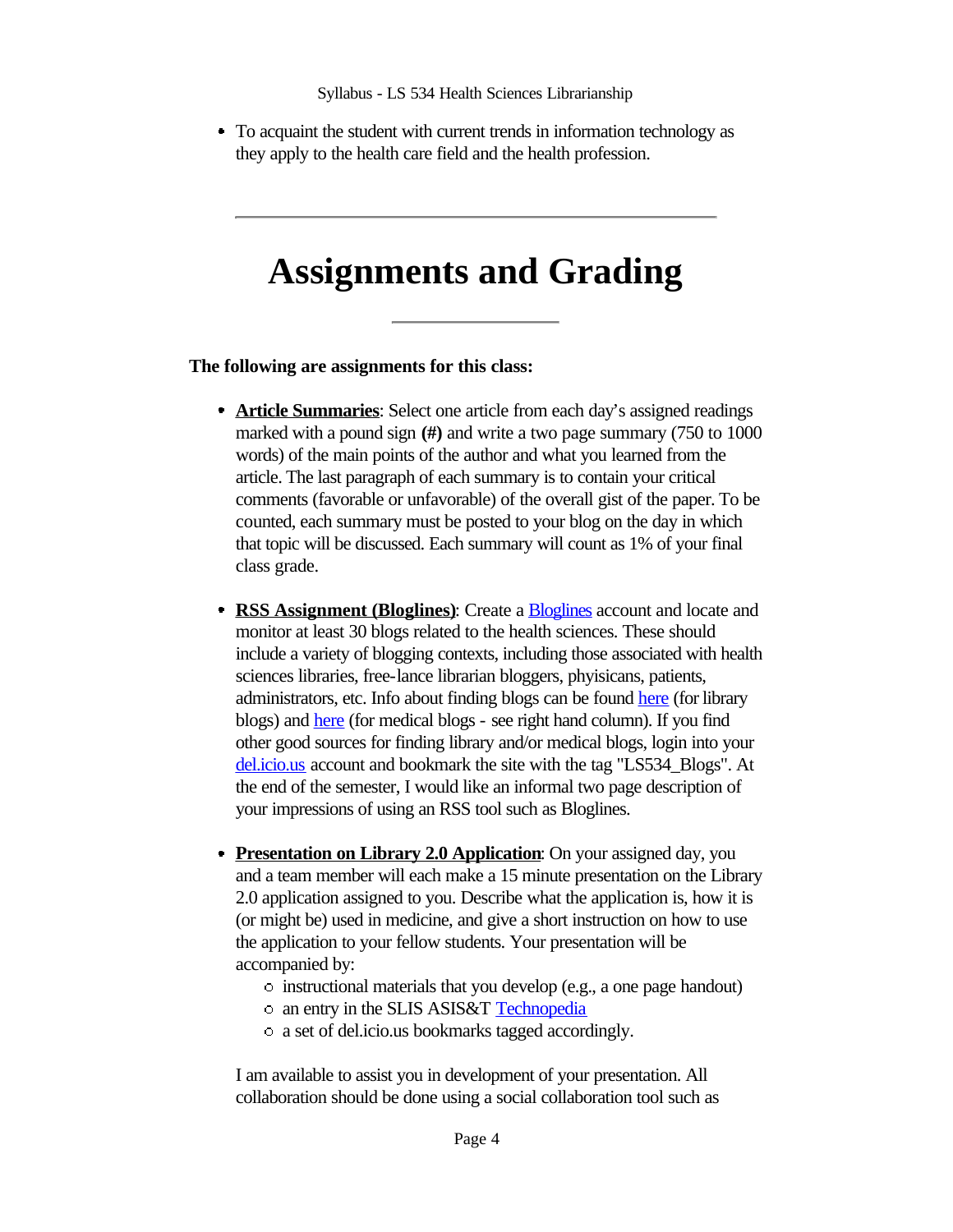Writely (more tools of this type will be discussed in class). By the end of the semster, you will have a collection of handouts from your colleagues concerning various Library 2.0 applications.

- **MEDLIB-L Analysis: Subscribe to the MEDLIB-L listsery and monitor** traffic for at least a four week period after the MEDLIB-L lecture on January 30. Select any 5 reference questions from this time period and perform the research necessary to answer the question. BEFORE beginning to answer any particular question, please email it to me for approval. I can help you to decide how "do-able" a particular question is.
- **Short Paper**: Write a short paper (5 standard 12 pt font double-spaced pages) on the topic of the "ethics of providing health information in health sciences and/or public libraries." Please follow the **MLA Style Guide** when formatting your paper.
- **Presentation on Specialized Database**: On the final day of class (May 8), you will make a 10 minute presentation on an assigned specialized search engine. Please prepare a one page handout that details the tool, including way(s) to access content.
- **Term Paper:** Papers should adhere to the requirements of the **Rittenhouse** Award (an MLA award for student paper writing). Here is a list of past award winners and their topics. Please clear topic with me **prior to spring break** (3/17/06). When formatting your paper, please follow the MLA Style Guide.

## **GRADING (Please note: All assignments MUST be turned in by 5 pm on Friday, May 12!!)**

| <b>Article Summaries</b>                    |  |
|---------------------------------------------|--|
| <b>RSS Assignment</b>                       |  |
| <b>Library 2.0 Application Presentation</b> |  |
| <b>MEDLIB-L Analysis</b>                    |  |
| <b>Short Paper</b>                          |  |
| <b>Specialized Database Presentation</b>    |  |
| <b>Term Paper</b>                           |  |
| <b>Class Participation</b>                  |  |
|                                             |  |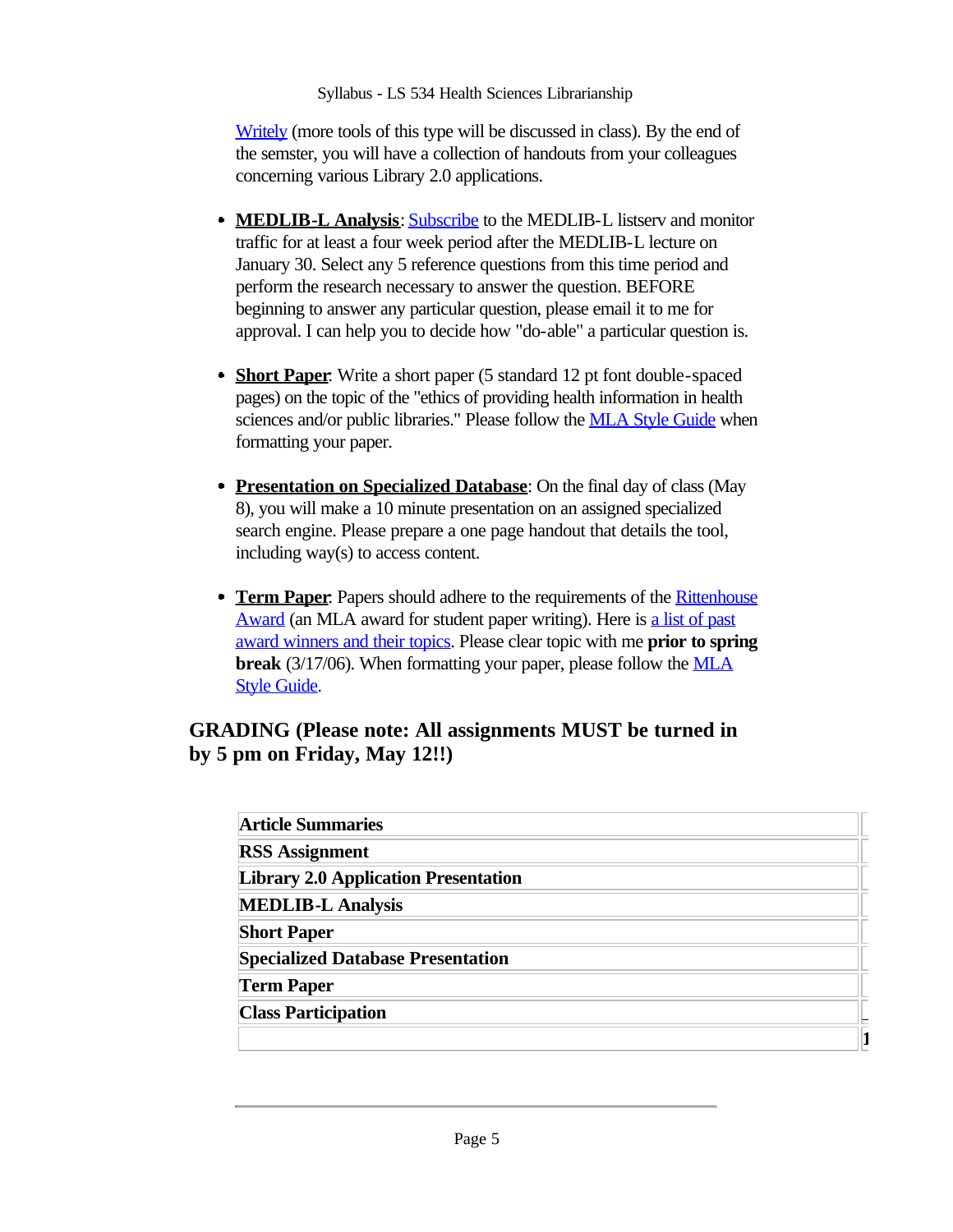# **Course Calendar**

**Finding articles:** Articles are either available on the Web **OR** they have been placed on E-Reserves. Articles on E-Reserves are accessible at http://amelia.ua.edu by clicking "Course Reserves." Lookup article by title under the *instructor* pulldown menu =  $>MacCall$ . (If you have a question, go to http://www.lib.ua.edu/reserves/findingereserve.htm additional instructions from the University Libraries web site.)

**IMPORTANT: To find an article using the E-Reserves service,** *you must know its title***. (Note: Titles in E-Reserves are case sensitive. Unfortunately, this means that the list is not really in alphabetical order, because titles were entered into the system in both upper and lower case by the E-Reserves workers).** 

**To assist you in locating E-Reserves articles, I have provided the first words of each article's title in the Course Calendar below. Full bibliographic information for the readings is available in the course bibliography.**

| <b>January 16</b> | Holiday - no class                                              |
|-------------------|-----------------------------------------------------------------|
| <b>January 23</b> | <b>Class Period 1</b>                                           |
|                   | <b>Lecture 1: Medical Education, Healthcare, and Health In-</b> |
|                   | • Required Readings:                                            |
|                   | <b>Medical Education</b>                                        |
|                   | <b>Bianco, n.d.</b> - "How Becoming a Doctor W                  |
|                   | • Foster & Warden, 2000 - "The Health Car                       |
|                   | Managing available on the Web                                   |
|                   | $\bullet$ (#) Hodges, B. 2005 - "The Many and Cor               |
|                   | <b>• Healthcare Environment</b>                                 |
|                   | $\bullet$ (#) Bodenheimer & Grumbach, 1995 - "The               |
|                   | E-Reserves                                                      |
|                   | $($ #) Feinstein, A.R., 2003 - "Scholars, Inve                  |
|                   | $\bullet$ (#) Green, et al., 2001 - 'The Ecology of N           |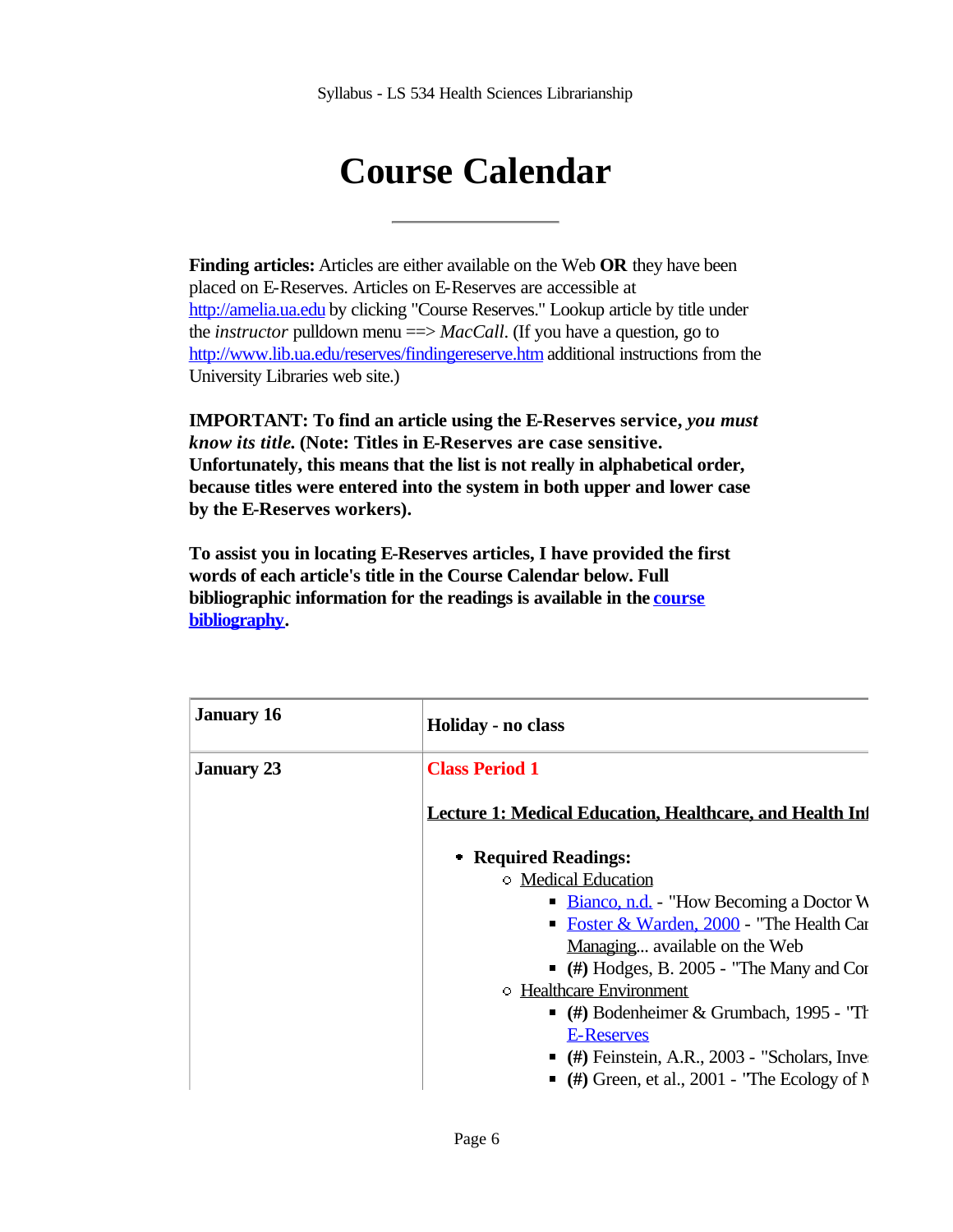- Health Information Environment
	- **(#)** Humphreys, 2002 "Adjusting to Progress"
	- $(4)$  Madge & Plutchak, 2005 "The Increa
- **Article summary** due in your **blog** (due date extension:
- **Additional background readings for your edification:** Medical Education
	- Beck,  $2004$  "The Flexner Report and the
	- Flexner, 1910 "Medical Education in the
	- Web Magee, 2004 - "Medical Practice and Med
	- Moran, 2004 "From Whence They Came"
	- Healthcare Environment
		- Cassel, 1996 "The Patient-Physician Cov
	- Health Information Environment
		- NLM, 2005a "Fact Sheet: The National I Web
			- O NLM, 2004 "Fact Sheet: Public Se
			- O NLM, 2004 "Fact Sheet: Technical
			- o NLM, 2005a "Fact Sheet: Bibliographic on the Web
			- NLM, 2005b "Fact Sheet: History Web
		- NLM, 2005b "Fact Sheet: National Network on the Web
		- $NLM$ ,  $2005c$  "Fact Sheet: National Network Program" - available on the Web
		- NLM, 2004 "Fact Sheet: The National C Programs and Activities" - available on the

## **Web resources for your edification:**

- Dr. MacCall's del.icio.us bookmarks on:
	- **Medical Education**
	- **Healthcare Environment**
	- **Health Info Environment**
- $\circ$  Dr. MacCall's del.icio.us bookmarks, PLUS those students, on:
	- Medical Education (use "LS534\_Medical\_l bookmarks)
	- Healthcare Environment (use "LS534\_Healthcare Environment (use "LS534\_Heal bookmarks)
	- Health Info Environment (use "LS534 Health your bookmarks)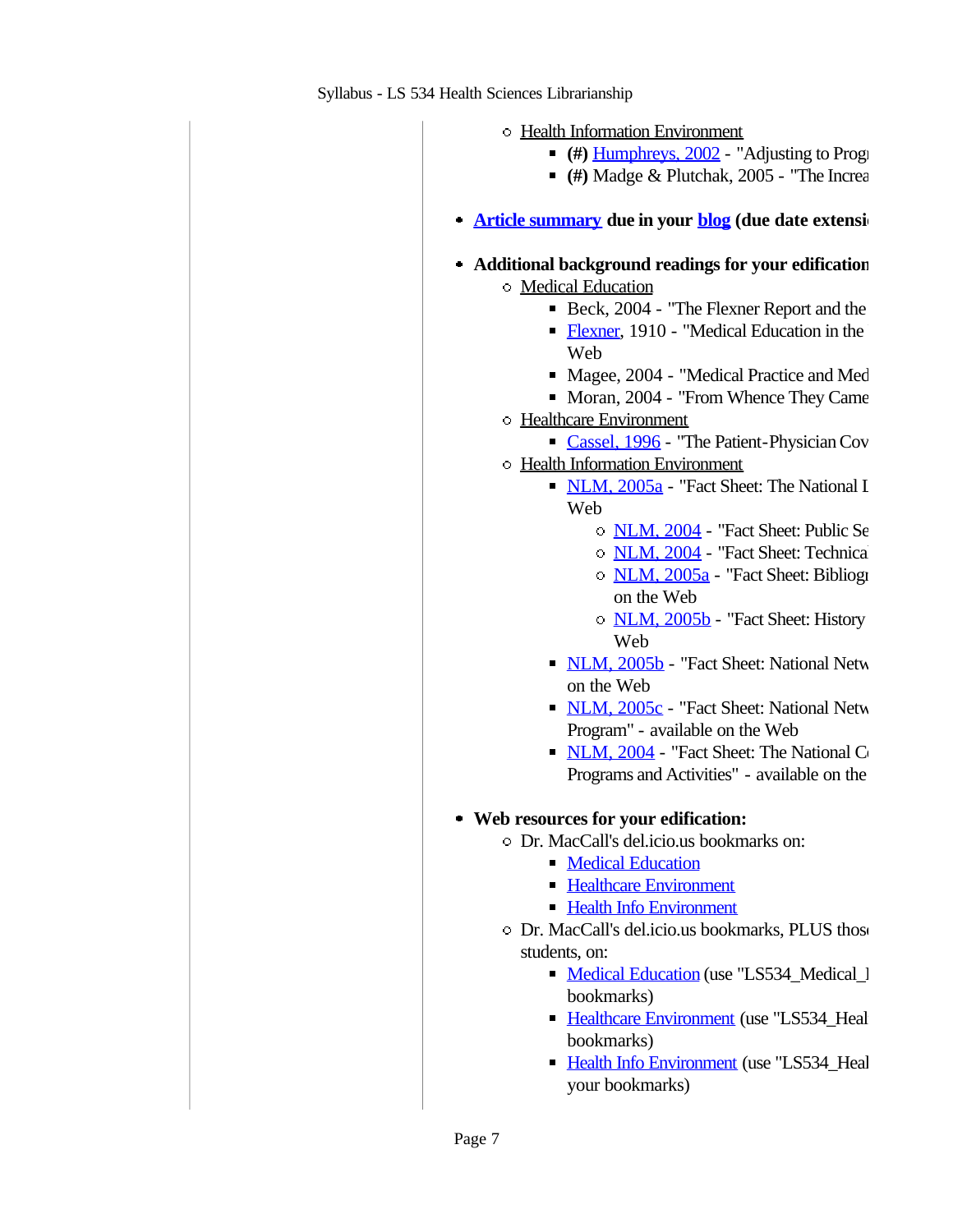| <b>UA SLIS</b> | <b>Lecture 2a: The MEDLIB-L Listserv</b>                                         |
|----------------|----------------------------------------------------------------------------------|
|                |                                                                                  |
|                | Lecture 2b: Library 2.0, RSS, and the Coming of the "M                           |
|                | • Required Readings:                                                             |
|                | O MEDLIB-L                                                                       |
|                | $($ #) Brown & MacCall, 2001 - "Coping wi                                        |
|                | • MEDLIB-L FAQ/Guidelines (from MLA)                                             |
|                | $($ #) Schoch & Shooshan, 1997 - "Commun                                         |
|                | Web                                                                              |
|                | $($ #) $\frac{\text{Smith, 2004}}{\text{With, 2004}}$ - "A Longitudinal Study of |
|                | the Web                                                                          |
|                | $\circ$ RSS                                                                      |
|                | • Daily, 2005 - "Aggregating the Aggregator"                                     |
|                | Wusteman, 2004 - "RSS: The Latest Feed"                                          |
|                | $\circ$ Library 2.0                                                              |
|                | Abram, $2005$ - "Web $2.0$ - Huh?! Library                                       |
|                | Crawford, 2006 - "Library 2.0 and 'Library                                       |
|                | <b>Millennials</b>                                                               |
|                | $($ #) Brower, 2004 - "Millennials in Action:                                    |
|                | $($ #) Johnson & Romanello, 2005 - "Genera"                                      |
|                | <b>Reserves</b>                                                                  |
|                | • Shields & Shields, 2003 - "Working with $\mathsf C$                            |
|                | <b>Article summary due in your blog</b>                                          |
|                | Additional background readings for your edification<br>۰                         |
|                | • Library 2.0                                                                    |
|                | Adams, 2005 - "The Probabilistic Age" - a                                        |
|                | Blossom, 2005 - "Riding the Long Tail: Lil                                       |
|                | Content Supply and Demand" - available o                                         |
|                | Kroski, 2006 - "The Hype and the Hullaba<br>ш                                    |
|                | • Pival & Vokey, 2005 - "Web Tools for 21                                        |
|                | - available on the Web                                                           |
|                | Storey, 2005 - "The Long Tail and Librarie"                                      |
|                | <b>Millennials</b>                                                               |
|                | • Abram & Luther, 2004 - "Born with the Ch                                       |
|                | Kipnis & Childs, 2004 - "Educating Gener"                                        |
|                | <b>Reserves</b>                                                                  |
|                | • Web resources for your edification:                                            |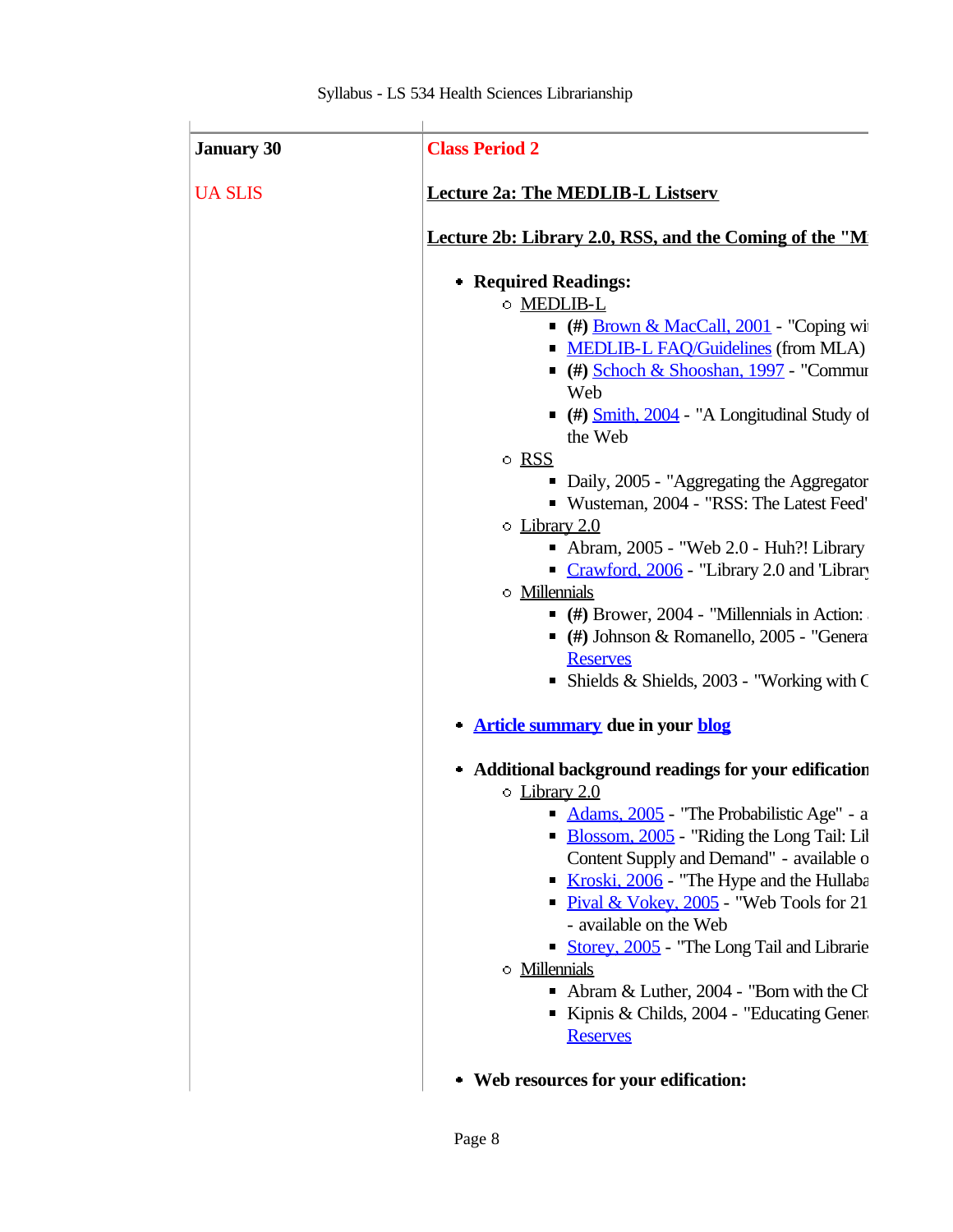|                   | • Dr. MacCall's del.icio.us bookmarks on:<br><b>MEDLIB-L</b><br>Library 2.0<br><b>RSS</b><br><b>Millennials</b><br>O Dr. MacCall's del.icio.us bookmarks, PLUS those<br>students, on:<br><b>MEDLIB-L</b> (use "LS534_MEDLIB-L" tag<br>• Library 2.0 (use "LS534_Library_2.0" tag<br>• RSS (use "LS534_RSS" tag when adding<br>• Millennials (use "LS534_Millennials" tag w                                                                                                                                                                 |
|-------------------|--------------------------------------------------------------------------------------------------------------------------------------------------------------------------------------------------------------------------------------------------------------------------------------------------------------------------------------------------------------------------------------------------------------------------------------------------------------------------------------------------------------------------------------------|
| <b>February 6</b> | <b>Class Period 3</b>                                                                                                                                                                                                                                                                                                                                                                                                                                                                                                                      |
| <b>UA SLIS</b>    | <b>Lecture 3a: Collection Development in the Health Scienc</b>                                                                                                                                                                                                                                                                                                                                                                                                                                                                             |
|                   | Lecture 3b: Library 2.0 Applications - Tagging                                                                                                                                                                                                                                                                                                                                                                                                                                                                                             |
|                   | • Required Readings:<br><b>Collection Development</b><br>• Boorkman, 2004 - "Organization and Man<br>Chapter 1 in Boorkman et al textbook<br>• Holst & Skopelja, 2000 - "Collection Deve<br>Richards & Akin, 1997 - "The Context for<br>Collection Development in the Health - a<br>Richards & Akin, 1997 - "Policies and Crit<br>Development in the Health - available on<br>O Tagging (AKA Social Classification)<br>Guy & Tonkin, 2006 - "Folksonomies: Tid-<br>Mejias, 2005 - "Tag Literacy" - available c<br>• NO ARTICLE SUMMARY DUE |
|                   | • Additional background readings for your edification<br><b>Collection Development</b><br>Crawley-Low, 2002 - "Collection Analysis<br>available on the Web<br>• NLM, 2004 - "Collection Development M.<br>• Tennant, et al, 2001 - "Customizing for Cli<br>Program" - available on the Web<br><b>Tagging (AKA Social Classification)</b><br>Kroski, 2005 - "The Hive Mind: Folksono<br>on the Web                                                                                                                                          |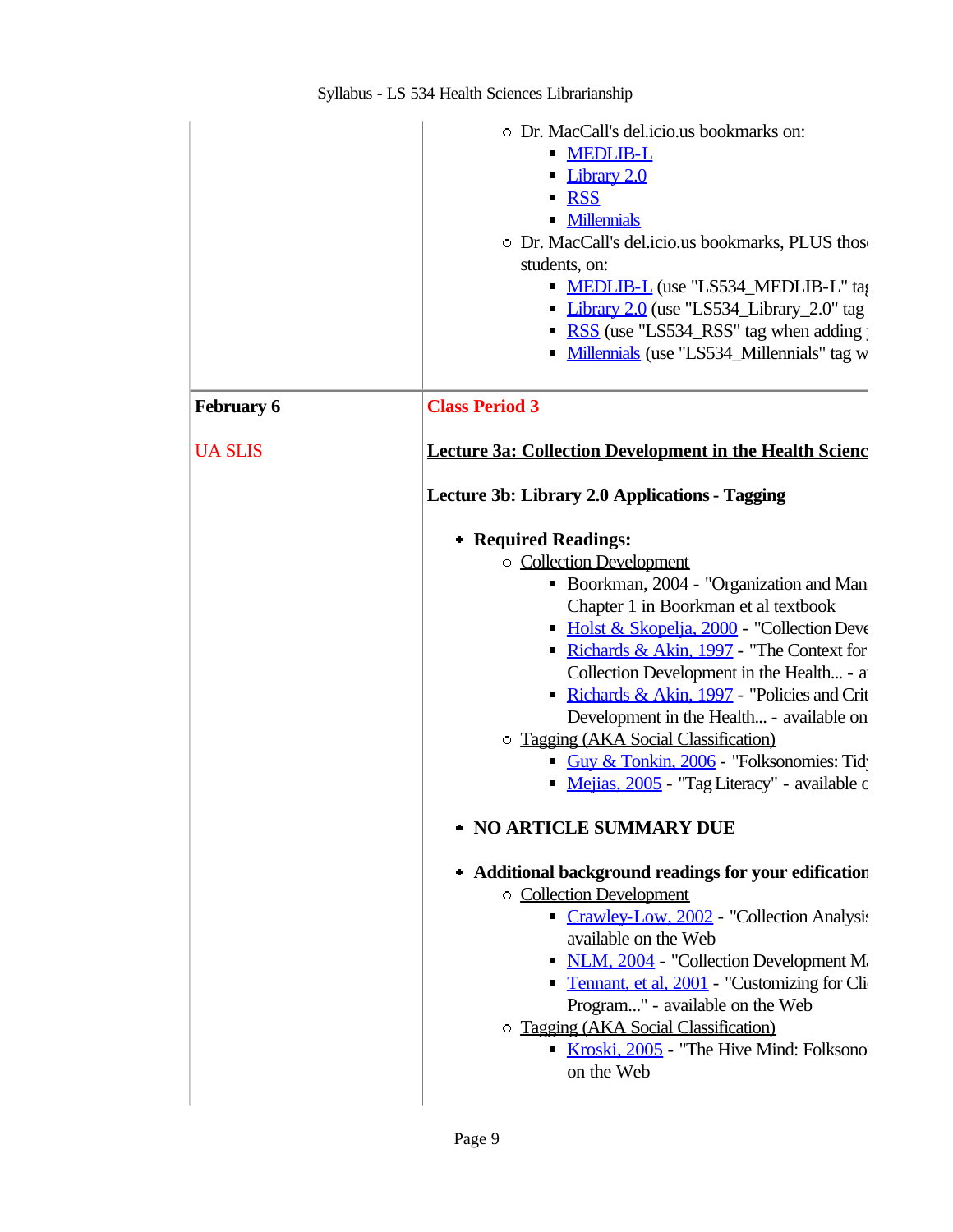|                                                                    | • Web resources for your edification:                                                                       |
|--------------------------------------------------------------------|-------------------------------------------------------------------------------------------------------------|
|                                                                    | • Dr. MacCall's del.icio.us bookmarks on:                                                                   |
|                                                                    | Collection Development                                                                                      |
|                                                                    | • Tagging                                                                                                   |
|                                                                    | O Dr. MacCall's del.icio.us bookmarks, PLUS those                                                           |
|                                                                    | students, on:                                                                                               |
|                                                                    | Collection Development (use "LS534_Colle                                                                    |
|                                                                    | bookmarks)                                                                                                  |
|                                                                    | • Tagging (use "LS534_Tagging" tag when a                                                                   |
| <b>February 13</b>                                                 | <b>Class Period 4</b>                                                                                       |
| Health Sciences Library at the<br><b>University Medical Center</b> | <b>Lecture 4: Collection Development II: Print Books</b>                                                    |
|                                                                    | <b>Guest Lecturer</b>                                                                                       |
|                                                                    | <b>Nelle Williams</b>                                                                                       |
|                                                                    | <b>Chief Medical Librarian</b>                                                                              |
|                                                                    | <b>Health Sciences Library</b>                                                                              |
|                                                                    | UA College of Community Health Sciences                                                                     |
|                                                                    | • Required Readings:                                                                                        |
|                                                                    | (#) Blecic, 2000 - "Monograph Use at an Acaden                                                              |
|                                                                    | • Boorkman, 2004 - "Handbooks and Manuals" - 0                                                              |
|                                                                    | • Butros & McGuiness, 2004 - "Drug Information!                                                             |
|                                                                    | textbook                                                                                                    |
|                                                                    | • Dee, 2004 - "Directories and Biographical Source"                                                         |
|                                                                    | textbook                                                                                                    |
|                                                                    | • Huber, 2004 - "Bibliographic Sources for Monog                                                            |
|                                                                    | textbook                                                                                                    |
|                                                                    | <b>Example 2</b> Richards & Akin, 1997 - "Selection: Journals and                                           |
|                                                                    | Collection Development in the Health - available<br>$\circ$ (#) Schmidt and Eckerma, 2001 - "Circulation of |
|                                                                    | on the Web                                                                                                  |
|                                                                    | $\circ$ (#) Shedlock & Walton, 2006 - "Developing a V                                                       |
|                                                                    | Selection" - available on the Web                                                                           |
|                                                                    |                                                                                                             |
|                                                                    | Article summary due in your blog                                                                            |
|                                                                    | • Additional background readings for your edification                                                       |
|                                                                    | O Ambrose, 2005 - "A Short History of Medical Div                                                           |
|                                                                    | O Hill, Sticknell & Crow, 2003 - "Brandon/Hill Sele                                                         |
|                                                                    | the Small Medical Library" - available on the Wel                                                           |
|                                                                    | O Hill & Sticknell, 2003 - "Brandon/Hill Selected Li                                                        |
|                                                                    | Health" - available on the Web                                                                              |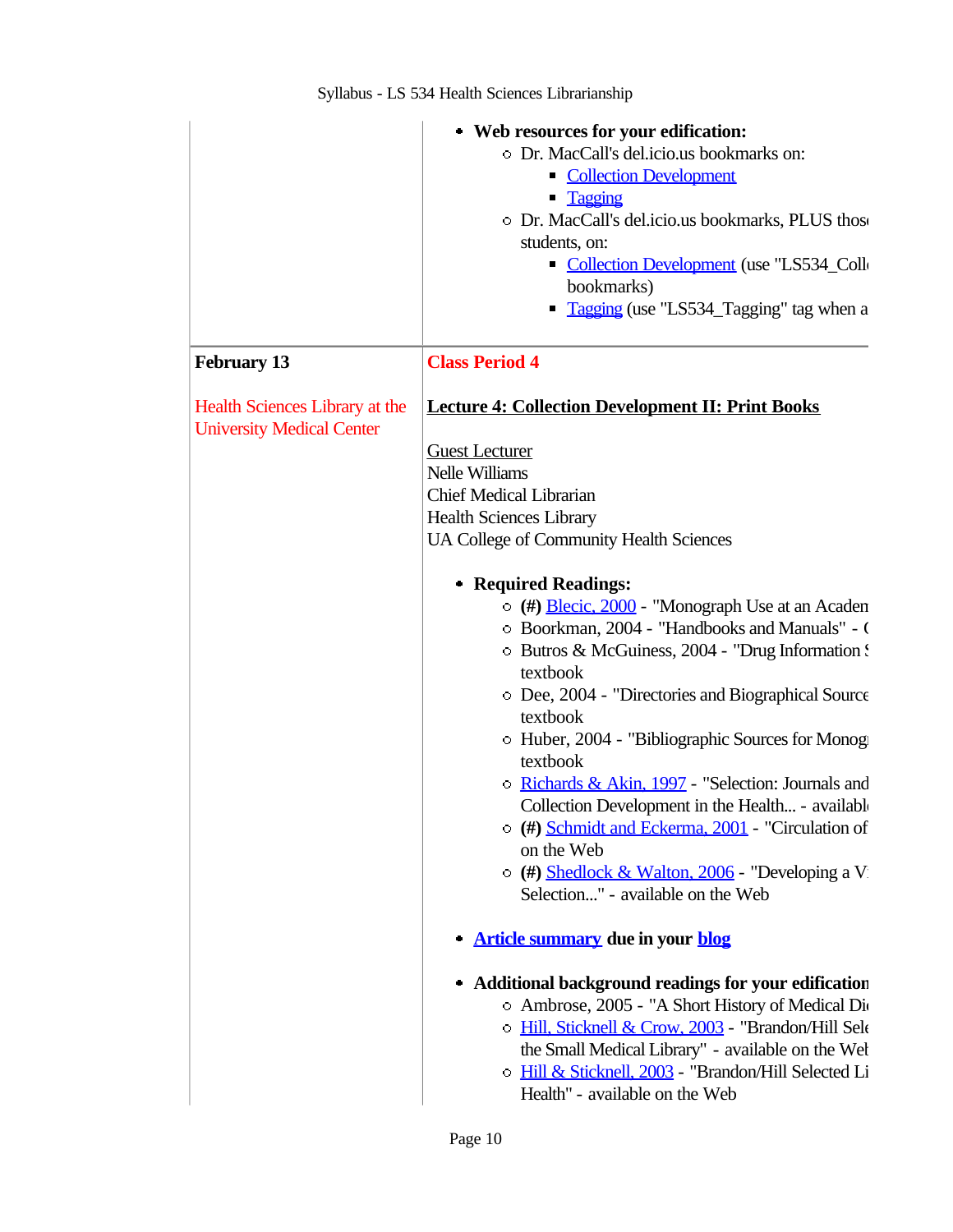|                    | O Hill & Sticknell, 2002 - "Brandon/Hill Selected Li<br>available on the Web                    |
|--------------------|-------------------------------------------------------------------------------------------------|
|                    | • Web resources for your edification:                                                           |
|                    | O Dr. MacCall's del.icio.us bookmarks on:                                                       |
|                    | <b>Books</b><br>• Dr. MacCall's del.icio.us bookmarks, PLUS those                               |
|                    | students, on:                                                                                   |
|                    | Books (use "LS534_Books" tag when add                                                           |
| <b>February 20</b> | <b>Class Period 5</b>                                                                           |
| <b>UA SLIS</b>     | <b>Lecture 5a: Collection Development III: Online Books and</b>                                 |
|                    | <b>Lecture 5b: Library 2.0 Applications - AJAX Application</b><br><b>Browser (Jamie Fowler)</b> |
|                    | • Required Readings:                                                                            |
|                    | <b>Online Books</b>                                                                             |
|                    | $($ #) MacCall, 2006(a) - "Online Medical B                                                     |
|                    | Assessment" - available on the Web                                                              |
|                    | O Web-based Resource (non-Monographic)                                                          |
|                    | • (#) Blansit & Connor, 1999 - "Making Ser<br>available on the Web                              |
|                    | (#) Eysenbach and Diepgen, 1998 - "Toward"<br>П                                                 |
|                    | Information " available on the Web                                                              |
|                    | (#) Kupferberg & Hartel, 2004 - "Evaluation                                                     |
|                    | available on the Web                                                                            |
|                    | Richards & Akin, 1997 - "Selection: Electr                                                      |
|                    | Development in the Health - available on                                                        |
|                    | • Firefox                                                                                       |
|                    | Crawford, 2005, July/August - "Firefox an<br>п                                                  |
|                    | <b>Reserves</b>                                                                                 |
|                    | Rensberger, 2005, May - "Firefox: An Alto<br>• <b>AJAX</b> Applications                         |
|                    | ■ West, 2006, January - "Ajax: Not Just And                                                     |
|                    |                                                                                                 |
|                    | <b>Article summary due in your blog</b>                                                         |
|                    | • Additional background readings for your edification                                           |
|                    | O Web-based Resource (non-Monographic)                                                          |
|                    | • eHealth Ethics Initiative, 2000                                                               |
|                    | Health on the Net, n.d. - "HON Code of C<br>Health Web Sites" - available on the Web            |
|                    |                                                                                                 |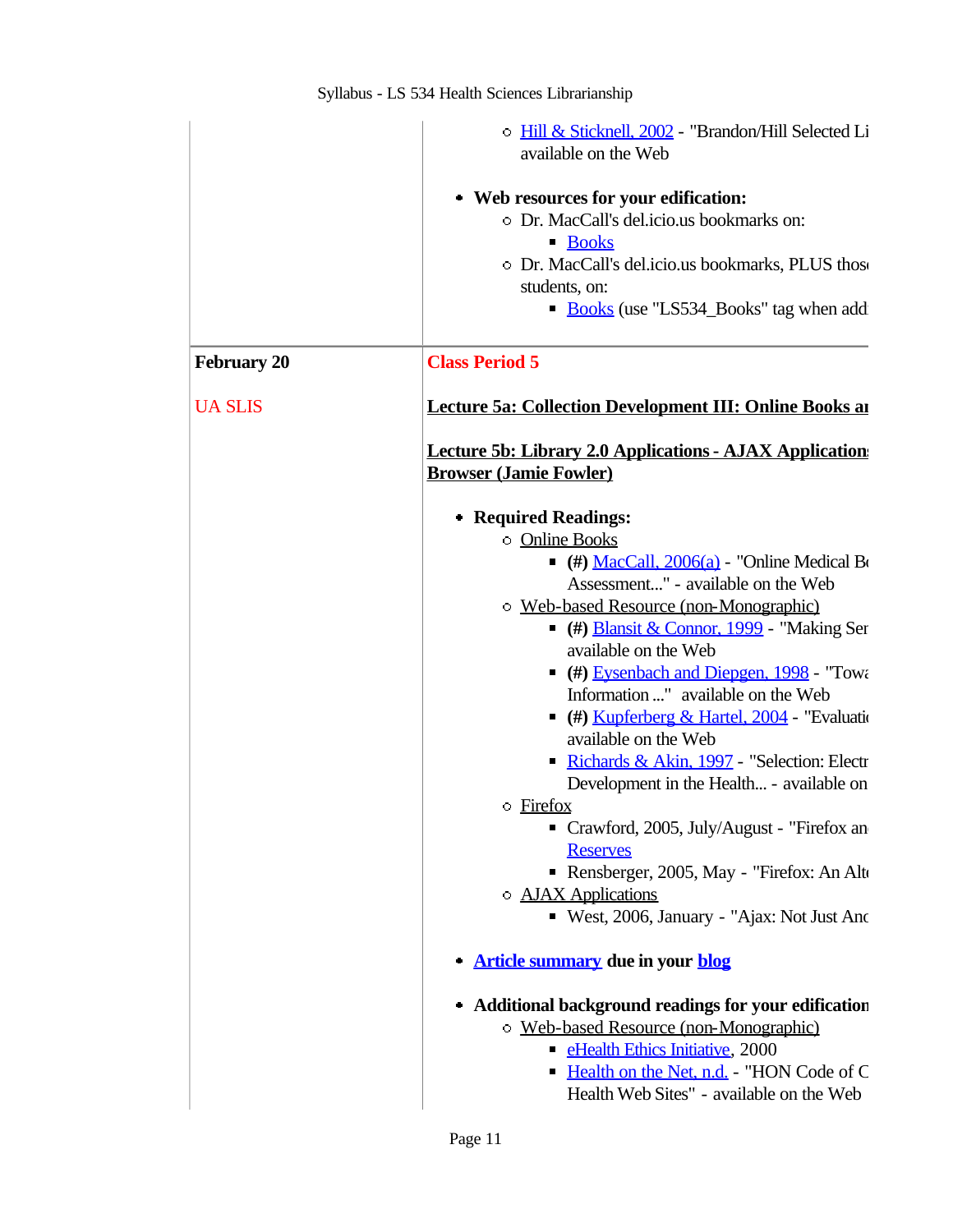|                    | • Web resources for your edification:<br>O Dr. MacCall's del.icio.us bookmarks on:<br>• Online Books<br><b>Web-based Clinical Resources</b><br>• Firefox<br>$\blacksquare$ AJAX<br>• Dr. MacCall's del.icio.us bookmarks, PLUS those<br>students, on: |
|--------------------|-------------------------------------------------------------------------------------------------------------------------------------------------------------------------------------------------------------------------------------------------------|
|                    | • Online Books (use "LS534_Online_Books"<br>Web-based Clinical Resources (use "LS53<br>adding your bookmarks)<br><b>Firefox</b> (use "LS534_Firefox" tag when add<br>• AJAX (use "LS534_AJAX" tag when addi                                           |
| <b>February 27</b> | <b>Class Period 6 - Links for lecture</b>                                                                                                                                                                                                             |
| <b>UA SLIS</b>     | <b>Lecture 6a: Collection Development IV: Print and Online</b>                                                                                                                                                                                        |
|                    | <b>Lecture 6b: Library 2.0 Applications - Instant Messaging</b><br>(Jeri Martin)                                                                                                                                                                      |
|                    | • Required Readings:                                                                                                                                                                                                                                  |
|                    | <b>Print and Online Journals</b>                                                                                                                                                                                                                      |
|                    | $($ $\#$ ) <u>Burrows, 2006</u> - "A Review of Electron<br>Web                                                                                                                                                                                        |
|                    | $($ #) <u>De Groote &amp; Dorsch, 2001</u> - "Online J<br>the Web                                                                                                                                                                                     |
|                    | Richards & Akin, 1997 - "Selection: Journ<br>Collection Development in the Health - a<br>Roper, 2004 - "Bibliographic Sources for I<br>textbook                                                                                                       |
|                    | Roper, 2004 - "Conferences, Reviews, and<br>al textbook                                                                                                                                                                                               |
|                    | $($ #) Shaw-Kokot & de la Varre, 2001 - "U<br>available on the Web                                                                                                                                                                                    |
|                    | $($ (#) Tenopir, King & Bush, 2004 - "Medica<br>Web                                                                                                                                                                                                   |
|                    | (#) Wulff & Nixon, 2004 - "Quality Marke<br>available on the Web                                                                                                                                                                                      |
|                    | <b>D</b> Instant Messaging                                                                                                                                                                                                                            |
|                    | Abram, 2004 - "Twenty Reasons to Love I                                                                                                                                                                                                               |
|                    | Connor, 2002 - "Real-Time Reference: Th<br>Haughton & Schmidt, 2005 - "Web-Based                                                                                                                                                                      |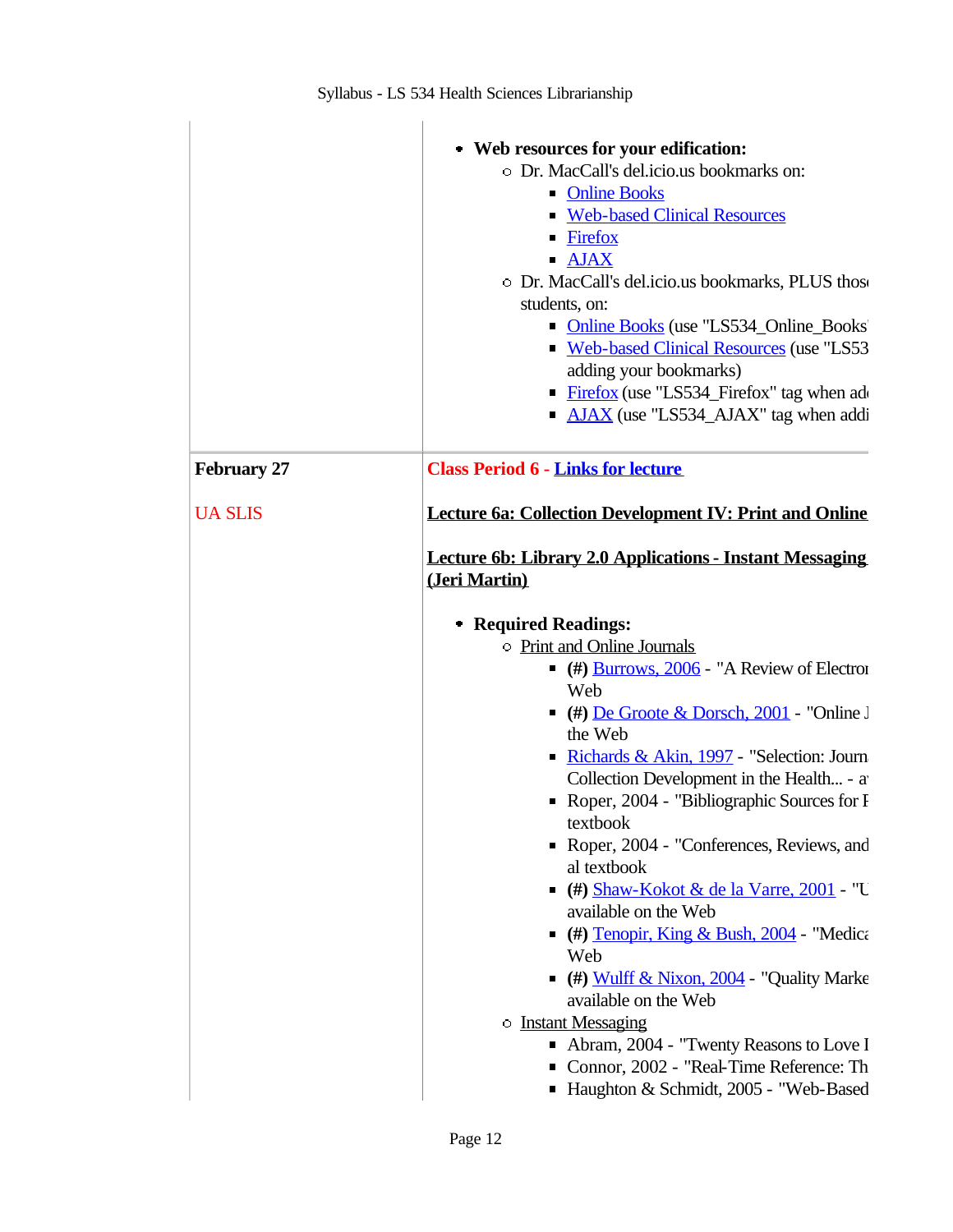|                | in E-Reserves<br>Schmidt & Stephens, 2005 - "IM Me" - in<br><b>Digital Photography</b><br>Hastings & Lewis, 2005 - "Let's Get Digita<br><b>Article summary for Lecture due in your blog</b><br>Additional background readings for your edification<br>$\bullet$                                                                                                                                                      |
|----------------|----------------------------------------------------------------------------------------------------------------------------------------------------------------------------------------------------------------------------------------------------------------------------------------------------------------------------------------------------------------------------------------------------------------------|
|                | • Print and Online Journals<br>Atlas, 2004 - "Retraction Policies of High-i<br>the Web<br>Garfield, 2006 - "The History and Meaning"<br><b>Reserves</b><br>• Hartley, 2004 - "Current Findings from Re<br>Web<br>Saha, Saint, & Christakis, 2003 - "Impact<br>Quality?" - available on the Web<br>• Sollaci & Pereira, 2004 - "The Introduction<br>the Web                                                           |
|                | <b>D</b> Instant Messaging<br>Kim & Leem, $2005$ - "Security of the Inter<br>Safeguards" - in E-Reserves                                                                                                                                                                                                                                                                                                             |
|                | • Web resources for your edification:<br>O Dr. MacCall's del.icio.us bookmarks on:<br><b>Journals</b><br><b>Instant Messaging</b><br>• Digital Photography<br>O Dr. MacCall's del.icio.us bookmarks, PLUS those<br>students, on:<br>• Journals (use "LS534_Journals" tag when $\varepsilon$<br>• Instant Messaging (use "LS534 Instant Me<br>bookmarks)<br>• Digital Photography (use "LS534_Digital_I<br>bookmarks) |
| March 6        | <b>Class Period 7 - Links for lecture</b>                                                                                                                                                                                                                                                                                                                                                                            |
| <b>UA SLIS</b> | <b>Lecture 7a: Collection Development V: Print and Online</b>                                                                                                                                                                                                                                                                                                                                                        |
|                | Lecture 7b: Library 2.0 Applications - Blogs (Paul Mussle                                                                                                                                                                                                                                                                                                                                                            |
|                | • Required Readings:<br><b>Consumer Health</b>                                                                                                                                                                                                                                                                                                                                                                       |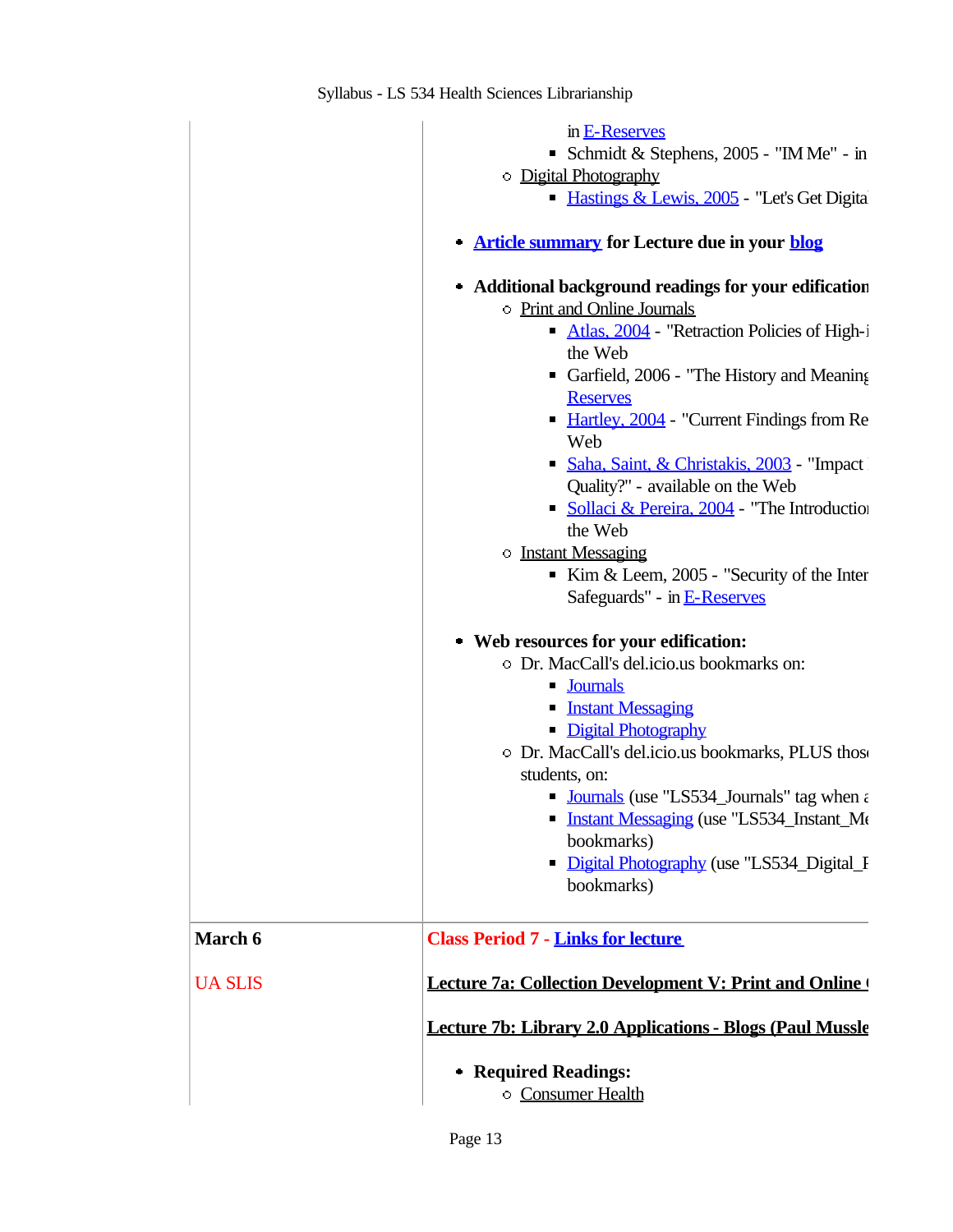- **(#)** Dervin, 2005 "Libraries Reaching Out Populations: Guidance from Research on In the Web
- Gillaspy, 2004 "Consumer Health Sources" textbook
- $($   $#$  Hesse, 2005 "Trust and Sources of He
- **(#)** Hollander, 2000 "Providing Health In available on the Web
- (#) McCray, 2005 "Promoting Health Lite
- **(#)** Parker & Kreps, 2005 "Library Outro Challenges" - available on the Web
- 
- $\blacksquare$  Smith, 2001 "Health InfoNet of Jefferson.
- Blogs
	- Hillan, 2003 "Physician Use of Patient-center available on the Web
	- Kennedy, 2004 "Weblogs, Social Software, and New International Software, and New International Software, and New International Software, and New International Software,  $\frac{1}{2}$ available on the Web
- Wikis
	- Kelly ,  $2005$  "Web Focus: Experiences of
	- Tonkin, 2005 "Making the Case for a Wil
- **Article summary** due in your **blog**
- **Additional background readings for your edification:** Consumer Health
	- Braun, 2005 "Consumer Health Libraries"
	- $\blacksquare$  CAPHIS/MLA, 1996 "The Librarian's Role in the Consumer Health..."
	- available on the Web
	- Miller, Lacroix and Backus, 2000 "MED available on the Web
	- MLA, n.d. "Health Information Literacy"
	- NLM, 2005a "Fact Sheet: MedlinePlus" -
	- NLM, 2005b "MedlinePlus Quality Guide
	- NNLM/SCR, 2005 "Consumer Health: A
	- $\blacksquare$  NN/LM, n.d.  $\blacksquare$  "Public Libraries and Comm
	- Blogs
		- Fichter & Cervone, 2005 "Blogs and RSS"
- **Web resources for your edification:**
	- Dr. MacCall's del.icio.us bookmarks on:
		- **Consumer Health**
		- **Blogs**
		- **Wordpress**
		- Wikis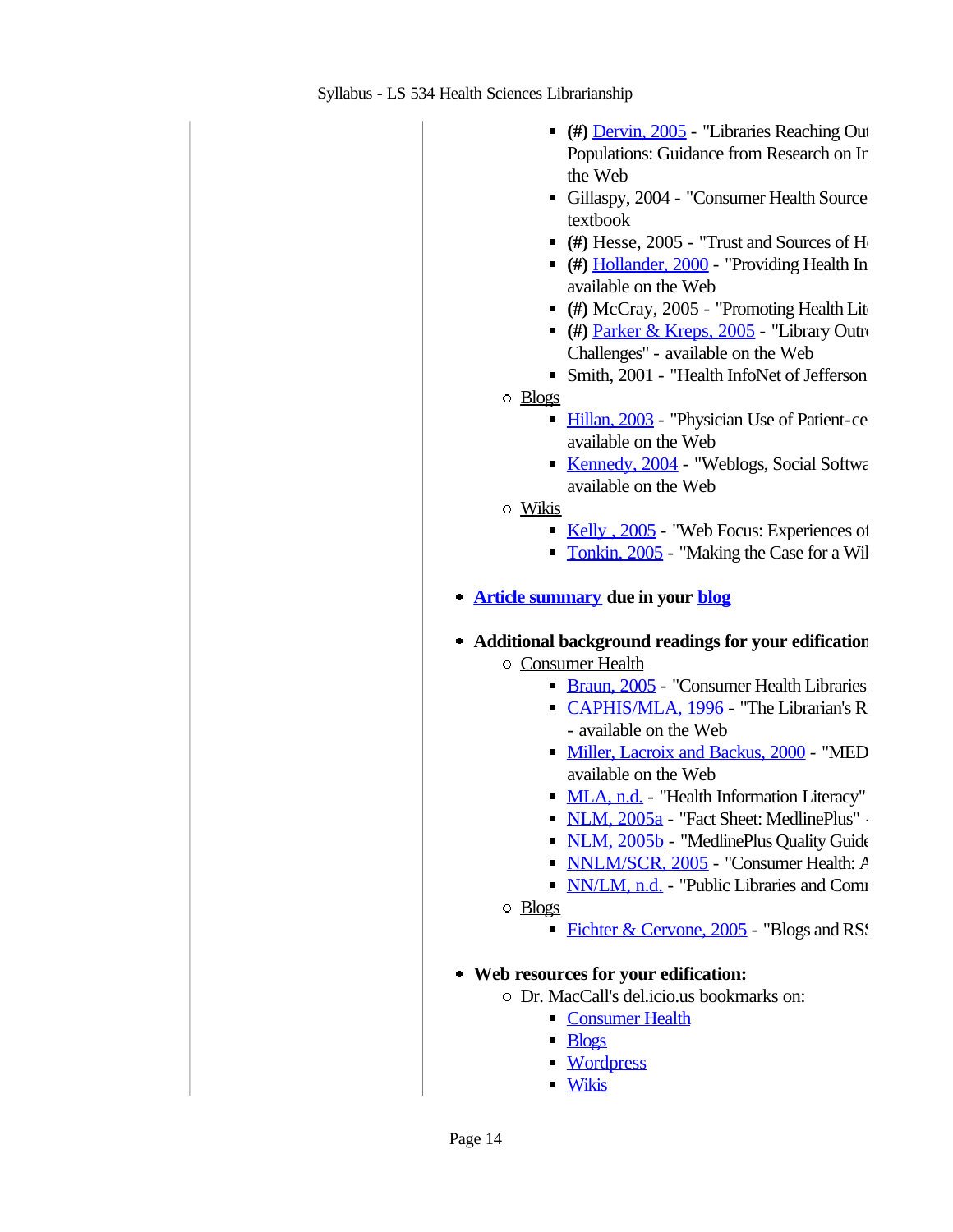|                | • Dr. MacCall's del.icio.us bookmarks, PLUS those<br>students, on:                |  |
|----------------|-----------------------------------------------------------------------------------|--|
|                | Consumer Health (use "LS534_Consumer<br>• Blogs (use "LS534_Blogs" tag when addin |  |
|                | • Wordpress (use "LS534_Wordpress" tag v                                          |  |
|                | • Wikis (use "LS534_Wikis tag when adding                                         |  |
| March 13       | <b>Class Period 8 - Links for lecture</b>                                         |  |
| <b>UA SLIS</b> | <b>Lecture 8: Collection Development VI: Copyright Issues</b>                     |  |
|                | <b>Licensing and Negotiation</b>                                                  |  |
|                | <b>Guest Lecturer: Copyright and Open Access</b>                                  |  |
|                | T. Scott Plutchak                                                                 |  |
|                | Blogger: T. Scott blog                                                            |  |
|                | Director and Associate Professor                                                  |  |
|                | Lister Hill Library of the Health Sciences                                        |  |
|                | University of Alabama at Birmingham                                               |  |
|                | <b>Guest Lecturer: Resource Licensing and Management</b>                          |  |
|                | <b>Jill Grogg</b>                                                                 |  |
|                | Electronic Resources Librarian                                                    |  |
|                | University of Alabama Libraries                                                   |  |
|                | <b>Term Paper</b> topic due by Friday, March 17!!                                 |  |
|                | • Required Readings:                                                              |  |
|                | <b>Copyright</b>                                                                  |  |
|                | $($ #) Armstrong - "Copyright Clearance Cen<br><b>Reserves</b>                    |  |
|                | $($ #) $Graves, 2000$ - "Electronic Reserves: C                                   |  |
|                | the Web                                                                           |  |
|                | Open Access<br>$($ #) Johnson, 2005 - "Open Access: Unlock                        |  |
|                | <b>E-Reserves</b>                                                                 |  |
|                | <b>Example 2</b> Resource Licensing and Management                                |  |
|                | • Fowler, 2005 - "Licensing: An Historical P                                      |  |
|                | $($ #) Orick, 2004 - "The Business of Negotia                                     |  |
|                | $($ #) Wyatt, 2005 - "Licenses, the Law and I                                     |  |
|                | <b>Article summary due in your blog</b>                                           |  |
|                | • Additional background readings for your edification                             |  |
|                | Copyright                                                                         |  |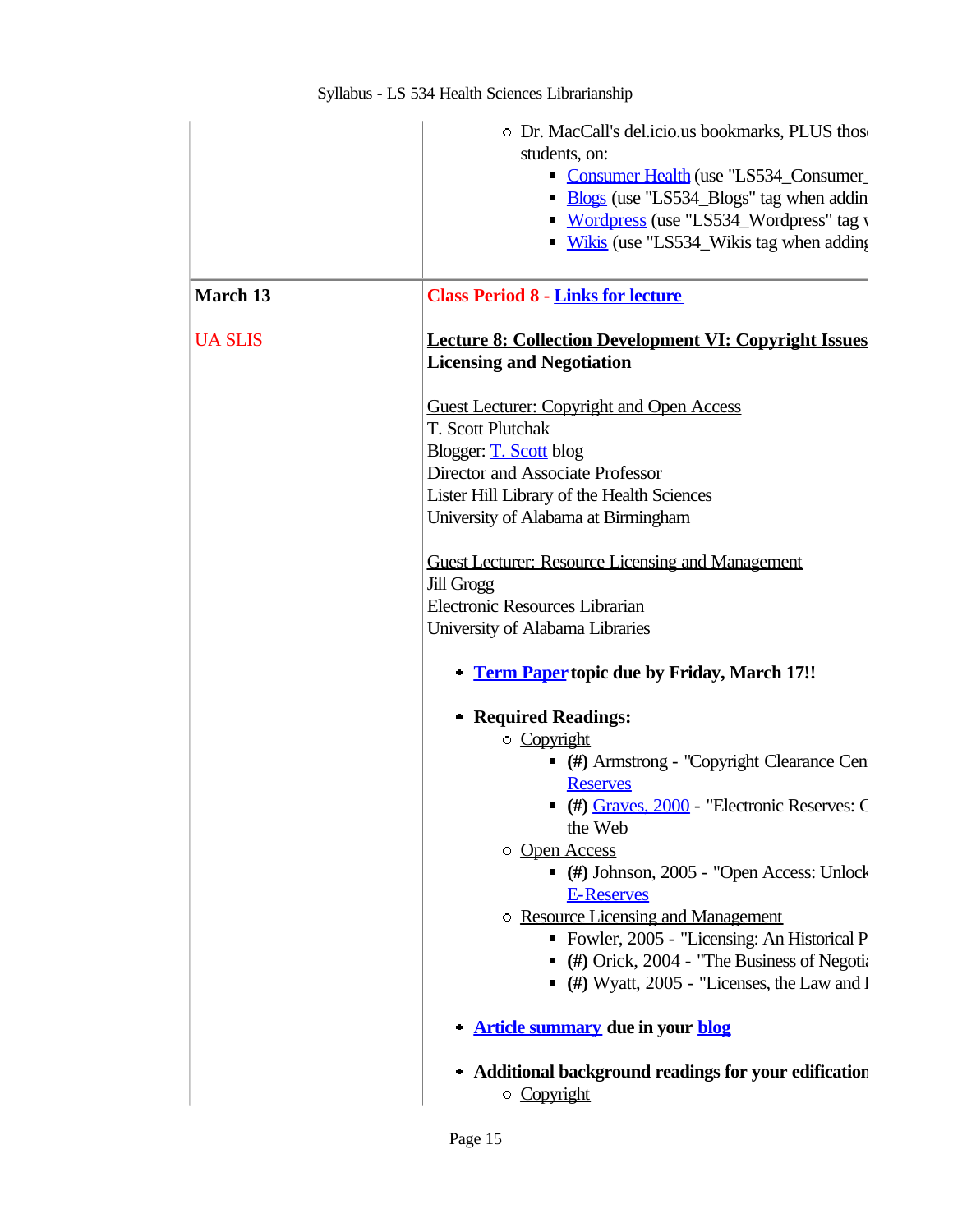|                 | Godwin, 2006 - "Digital Rights Manageme"                  |
|-----------------|-----------------------------------------------------------|
|                 | the Web                                                   |
|                 | Vaughn, et al, 2005 - "Campus Copyright I                 |
|                 | Open Access                                               |
|                 | D.C. Principles, 2004 - "Washington D.C.                  |
|                 | available on the Web                                      |
|                 | Eunk, 2006 - "Open Access: A Primer" - a                  |
|                 | <b>Example 2</b> Resource Licensing and Management        |
|                 | <b>Turner, 2004</b> - "Agents, Intermediaries, and        |
|                 | Web                                                       |
|                 | Webster, 2006 - "Bit by Bit: A Series of T                |
|                 | • Web resources for your edification:                     |
|                 | O Dr. MacCall's del.icio.us bookmarks on:                 |
|                 | • Copyright                                               |
|                 | • Open Access                                             |
|                 | Resource Licensing                                        |
|                 | Our guest speakers' del.icio.us bookmarks on:             |
|                 | • Copyright                                               |
|                 | • Open Access                                             |
|                 | Resource Licensing                                        |
|                 | O Dr. MacCall's del.icio.us bookmarks, PLUS those         |
|                 | students, on:                                             |
|                 | • Copyright (use "LS534_Copyright" tag wh                 |
|                 | • Open Access (use "LS534_Open_Access"                    |
|                 | Resource Licensing (use "LS534_Resource                   |
|                 | bookmarks)                                                |
| <b>March 20</b> | <b>NO CLASS - Spring Break</b>                            |
| March 27        | <b>Class Period 9</b>                                     |
|                 |                                                           |
| <b>UA SLIS</b>  | Lecture 9: Organization of Collections I: Key Vocabulari  |
|                 | Lecture 9b: Library 2.0 - Online Collaborative Software ( |
|                 | <b>Screencasting (Amenze Oni)</b>                         |
|                 |                                                           |
|                 | • Required Readings:                                      |
|                 | <b>Vocabularies</b>                                       |
|                 | (#) Coletti & Bleich, 2001 - "Medical Subj                |
|                 | Biomedical Literature" - available on the W               |
|                 | • (#) Gault, Shultz and Davies, 2000 - "Varia             |
|                 | available on the Web                                      |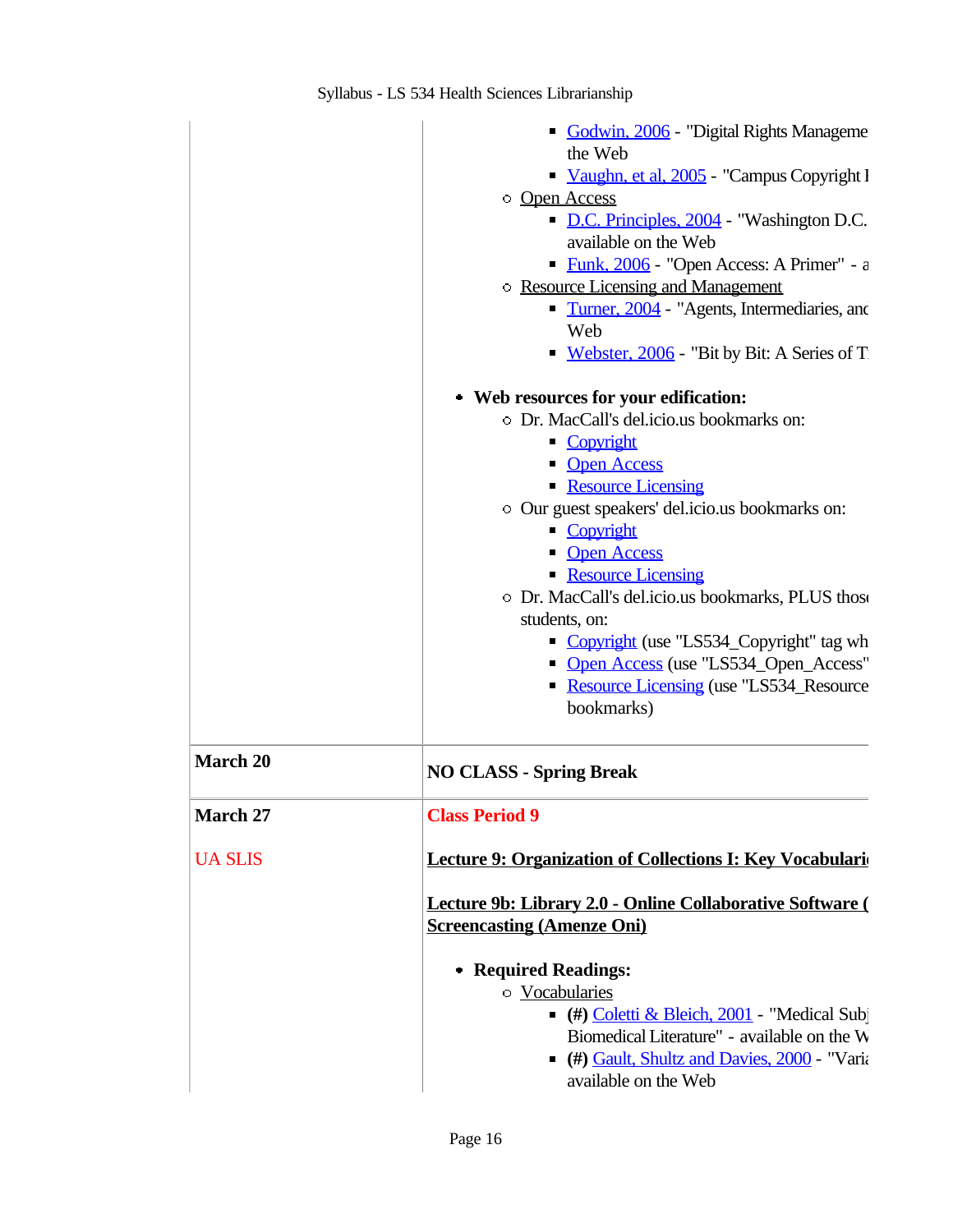| <b>UA SLIS</b> | <b>Lecture 10a: Organization of Collections II: Cataloging a</b>                     |
|----------------|--------------------------------------------------------------------------------------|
| April 3        | <b>Class Period 10</b>                                                               |
|                | <b>Survey Software</b> (use "LS534_Survey_Sof<br>П                                   |
|                | bookmarks)                                                                           |
|                | <b>Collaborative Software (use "LS534_Colla</b>                                      |
|                | Vocabularies (use "LS534_Vocabularies" t<br>Podcasting (use "LS534_Podcasting" tag w |
|                | students, on:                                                                        |
|                | O Dr. MacCall's del.icio.us bookmarks, PLUS those                                    |
|                | <b>Survey Software</b>                                                               |
|                | <b>Collaborative Software</b><br>П                                                   |
|                | • Podcasting                                                                         |
|                | • Vocabularies                                                                       |
|                | O Dr. MacCall's del.icio.us bookmarks on:                                            |
|                | • Web resources for your edification:                                                |
|                | available on the Web                                                                 |
|                | Sievert, Patrick, and Reid, 2001 - "Need a                                           |
|                | Web<br>• NLM, n.d. - "Medical Subject Headings" v                                    |
|                | • NLM, 2005 - "Fact Sheet: Medical Subjec                                            |
|                | Machado, 2003 - "Just MeSHing Around!"                                               |
|                | <b>Vocabularies</b>                                                                  |
|                | • Additional background readings for your edification                                |
|                | <b>Article summary due in your blog</b><br>$\qquad \qquad \blacksquare$              |
|                | available on the Web                                                                 |
|                | Eysenbach & Wyatt, $2002$ - "Using the Int                                           |
|                | <b>Online Survey Software</b>                                                        |
|                | - Williams, 2005 - "Four Minutes about Pode<br>Web                                   |
|                | Udell, 2005 - "Screencasting Strategies" - a                                         |
|                | to bib]                                                                              |
|                | Crofts et al, $2005$ - "Podcasting: A New To-                                        |
|                | • Podcasting                                                                         |
|                | available on the Web                                                                 |
|                | $($ #) Sinn, 1992 - "The Development of Class                                        |
|                | Roper, 2004 - "Terminology" - Chapter 7 i                                            |
|                | - in E-Reserves                                                                      |
|                | • Lowe & Barnett, 1994 - "Understanding a                                            |
|                | • Lipscomb, 2000 - "Medical Subject Headi                                            |
|                |                                                                                      |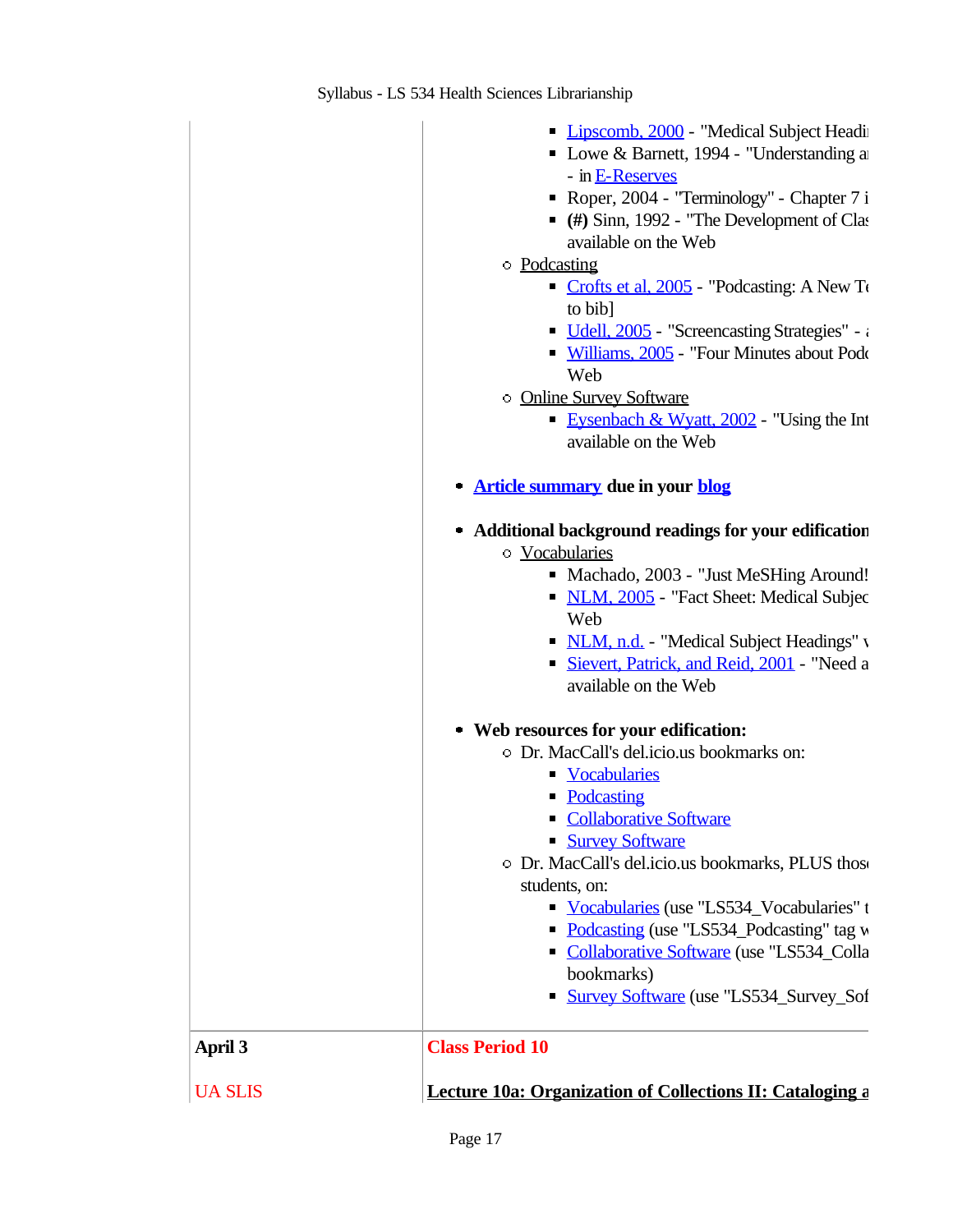|                 | <b>Hyperlinks</b>                                                                                                                                                                                                                                                                                                                                                                                                         |
|-----------------|---------------------------------------------------------------------------------------------------------------------------------------------------------------------------------------------------------------------------------------------------------------------------------------------------------------------------------------------------------------------------------------------------------------------------|
|                 | Lecture 10b: Library 2.0 - iPods and other MP3 Players (<br>Tapper)                                                                                                                                                                                                                                                                                                                                                       |
|                 | • Required Readings:<br>Cataloging<br>• Thompson, 2001 - "Cataloging Operations"<br><b>Link Collections</b><br>• (#) Cleveland, MacCall, Prather, McKnigh<br>$($ #) $\frac{Garcia, et al., 2005}{2}$ - "A Comparative :<br>available on the Web<br>$($ #) MacCall, 2006b - info upcoming<br>• (#) MacCall, Cleveland & Gibson, 1999 -<br>available on the Web                                                             |
|                 | <b>Article summary due in your blog</b>                                                                                                                                                                                                                                                                                                                                                                                   |
|                 | • Additional background readings for your edification<br>○ Cataloging<br>• National Library of Medicine Cataloging S<br>$\blacksquare$ NLM, $2005a$ - "Fact Sheet: IndexCat" - av<br>• NLM, 2005b - "Fact Sheet: LocatorPlus"<br>• NLM, 2005c - "Fact Sheet: NLM Classific                                                                                                                                                |
|                 | • Web resources for your edification:<br>O Dr. MacCall's del.icio.us bookmarks on:<br>• Cataloging<br><b>Link Collections</b><br><i>iTunes</i><br>• MP3 Players<br>O Dr. MacCall's del.icio.us bookmarks, PLUS those<br>students, on:<br>• Cataloging (use "LS534_Cataloging" tag w<br>• Link Collections (use "LS534_Link_Collec<br>• iTunes (use "LS534_iTunes" tag when addi<br>• MP3 Players (use "LS534_MP3_Players" |
| <b>April 10</b> | <b>Class Period 11</b>                                                                                                                                                                                                                                                                                                                                                                                                    |
| <b>UA SLIS</b>  | <b>Organization of Collections III: Accessing the General Bi</b><br><b>MEDLINE</b>                                                                                                                                                                                                                                                                                                                                        |
|                 | <b>Guest Lecturer</b>                                                                                                                                                                                                                                                                                                                                                                                                     |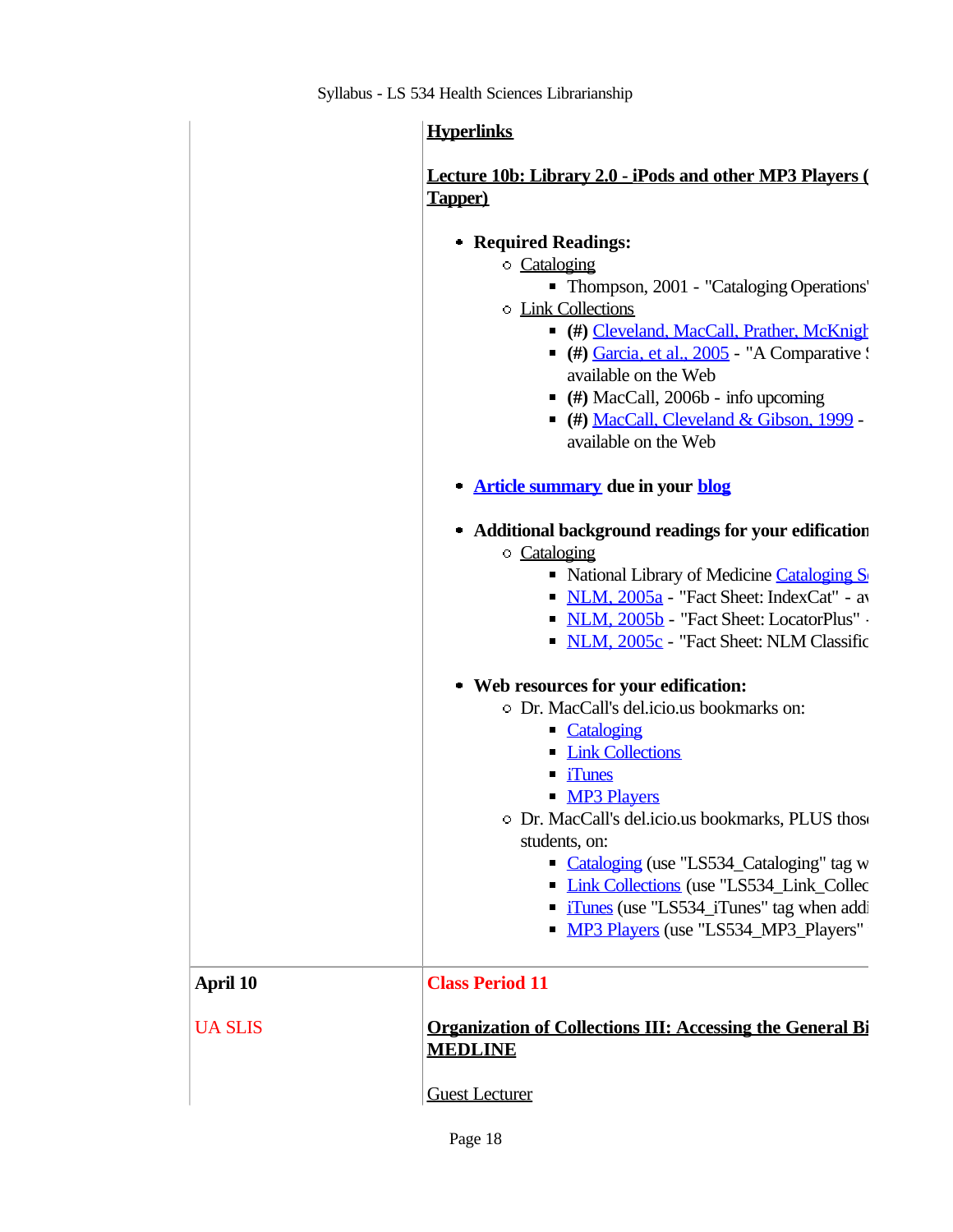Sheila Snow-Croft Outreach Coordinator NN/LM SE/A Region Health Sciences and Human Services Library University of Maryland, Baltimore

## **Required Readings:**

- Searching
	- $(4)$  Holst & Funk, 2005 "State of the Art Web
	- (#) Smith, 2005 "An Evolution of Experts available on the Web
- PubMed
	- $\blacksquare$  Canese, 2005 "RSS Feeds Available from
	- NCBI, n.d. "PubMed Overview" availa
	- (#) Shultz, 2003 "MEDLINE SDI Services the Web
	- $($   $#$  $)$   $Smith, 2004$  "An Examination of Publ</u> on the Web
- **Article summary due in your blog**
- **Additional background readings for your edification:** Searching
	- **MLA, n.d.** "Expert Searching" [webliography]
	- $MLA$ ,  $2005$  "Role of Expert Searching in
	- PubMed
		- American Dietetic Association, n.d. TPubl
		- NLM Fact Sheets
			- o NLM, 2005a "Fact Sheet: Bibliographic on the Web
			- O NLM, 2005b "Fact Sheet: MEDLI
			- $\circ$  NLM, 2005c "Fact Sheet: PubMe Web" - available on the Web
			- O NLM, 2005d "Fact Sheet: Online I
			- $\circ$  NLM, 2005e "Fact Sheet: Journal the Web
			- $\circ$  NLM, 2005f "Fact Sheet: Errata, I Comment, Update and Patient Sumn the Web
			- $\circ$  NLM, 2004 "Fact Sheet: What's the PubMed?" - available on the Web
			- $\circ$  NLM, 2002 "Fact Sheet: Construction Abbreviations" - available on the We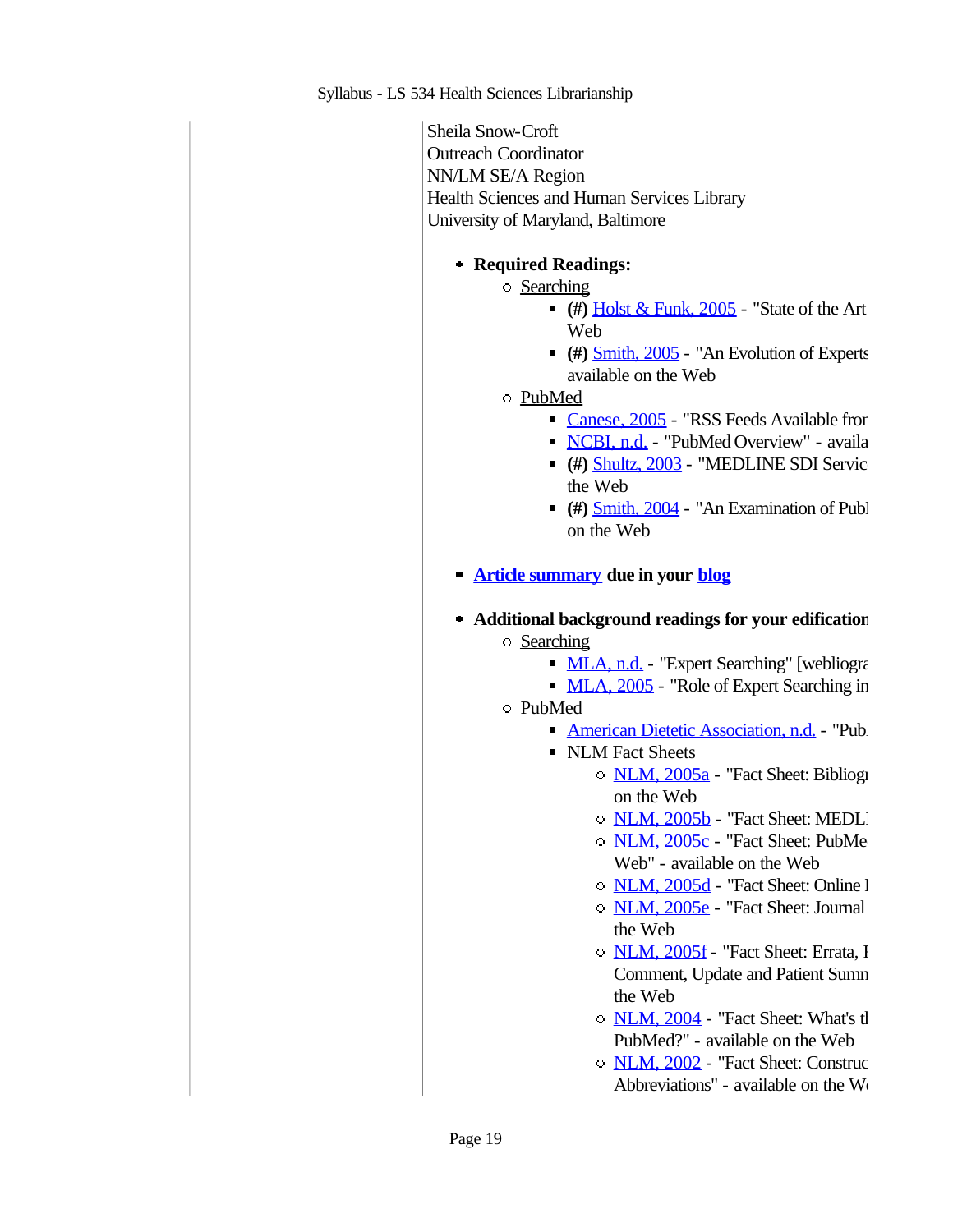|                | ■ Pritchard & Weightman, 2005 - "MEDLIN<br>and Future" - in E-Reserves<br>Sood et al, 2004 - "Using Advanced Searc<br>- available on the Web                                                                                                                                                                                                                                                                                                                                                                                                                                                                                                                                                                                                                                                                                                                            |
|----------------|-------------------------------------------------------------------------------------------------------------------------------------------------------------------------------------------------------------------------------------------------------------------------------------------------------------------------------------------------------------------------------------------------------------------------------------------------------------------------------------------------------------------------------------------------------------------------------------------------------------------------------------------------------------------------------------------------------------------------------------------------------------------------------------------------------------------------------------------------------------------------|
|                | • Web resources for your edification:<br>O Dr. MacCall's del.icio.us bookmarks on:<br>• Searching<br>• PubMed<br>• Dr. MacCall's del.icio.us bookmarks, PLUS those<br>students, on:<br>• Searching (use "LS534_Searching" tag who<br>• PubMed (use "LS534_PubMed" tag when                                                                                                                                                                                                                                                                                                                                                                                                                                                                                                                                                                                              |
| April 17       | <b>Class Period 12</b>                                                                                                                                                                                                                                                                                                                                                                                                                                                                                                                                                                                                                                                                                                                                                                                                                                                  |
| <b>UA SLIS</b> | <b>Library Management Issues I: Academic Centers</b>                                                                                                                                                                                                                                                                                                                                                                                                                                                                                                                                                                                                                                                                                                                                                                                                                    |
|                | Guest Lecturer: The Current Context for Academic Library Ma<br>T. Scott Plutchak<br>Blogger: T. Scott blog<br>Director and Associate Professor<br>Lister Hill Library of the Health Sciences<br>University of Alabama at Birmingham<br>• Required Readings:<br><b>C</b> Academic Library Management<br>$($ #) Higa et al, 2005 - "Redesigning a Libra<br><b>Reserves</b><br>• Holst & Phillips, 2000 - "Administrative Iss<br>available on the Web<br>(#) <u>Kronenfeld, 2005</u> - "Trends in Academ<br>$\blacksquare$<br>on the Web<br>$($ #) Shedlock & Walton, 2004 - "An Acad<br><b>C</b> Academic Librarianship<br>$($ #) Scherrer, 2004 - "Reference Librarians<br>the Web<br>$($ #) Scherrer & Jacobson, 2002 - "New M<br>Measuring" - available on the Web<br><b>Article summary due in your blog</b><br>• Additional background readings for your edification |
|                | <b>C</b> Academic Library Management                                                                                                                                                                                                                                                                                                                                                                                                                                                                                                                                                                                                                                                                                                                                                                                                                                    |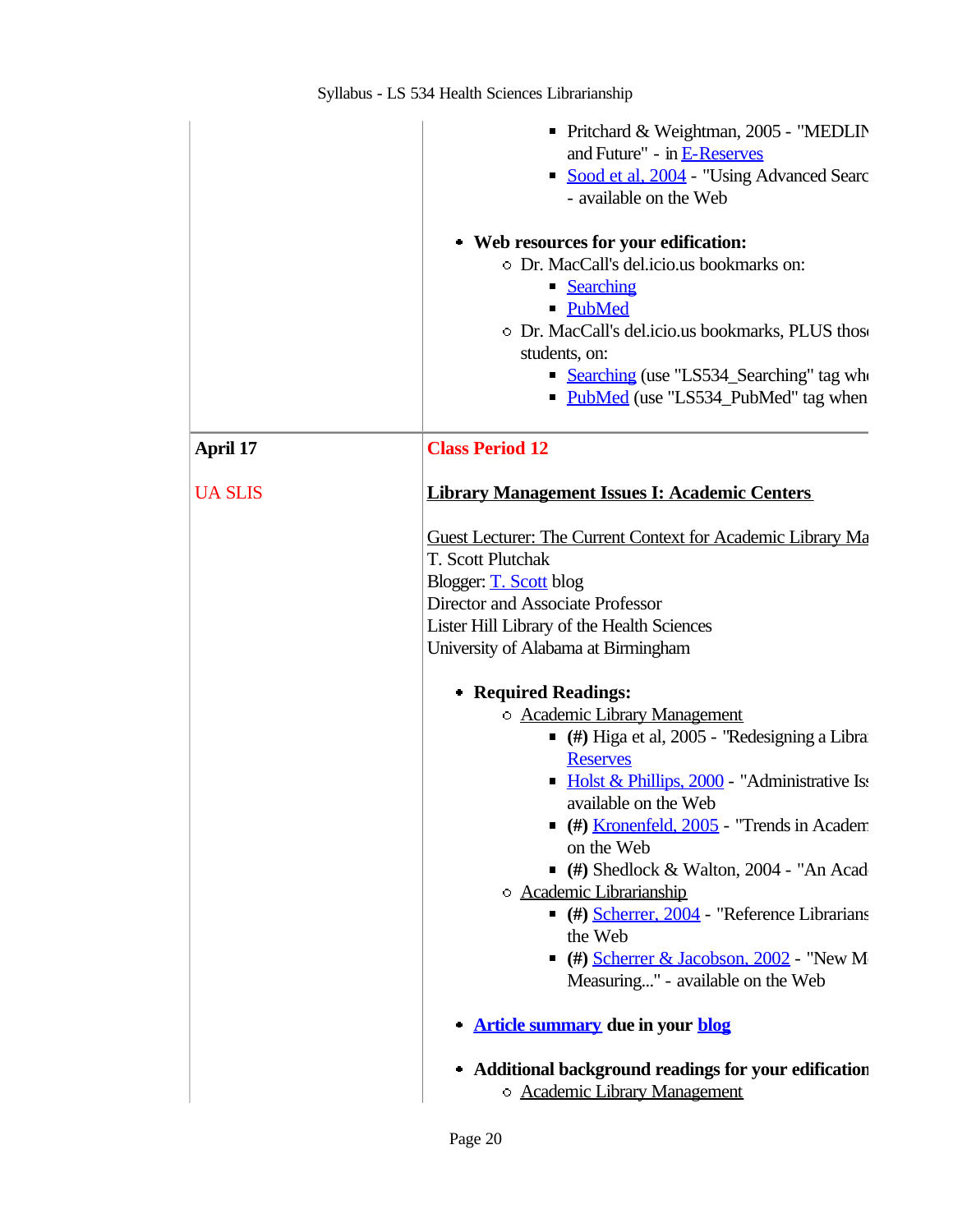|                | • Bunting, 2003 - "A Greater Voice for Acac<br>available on the Web<br>Jacobson, 2003 - "Present at the Creation:<br>п<br>available on the Web<br>Shedlock & Byrd, 2003 - "The Association<br>Annual Statistics" - available on the We<br>• Web resources for your edification:<br>O Dr. MacCall's del.icio.us bookmarks on:                                                                                                                                                                                                                  |
|----------------|-----------------------------------------------------------------------------------------------------------------------------------------------------------------------------------------------------------------------------------------------------------------------------------------------------------------------------------------------------------------------------------------------------------------------------------------------------------------------------------------------------------------------------------------------|
|                | Academic Librarianship<br>• Dr. MacCall's del.icio.us bookmarks, PLUS those<br>students, on:                                                                                                                                                                                                                                                                                                                                                                                                                                                  |
|                | <b>Academic Librarianship (use "LS534_Acac</b>                                                                                                                                                                                                                                                                                                                                                                                                                                                                                                |
| April 24       | <b>Class Period 13</b>                                                                                                                                                                                                                                                                                                                                                                                                                                                                                                                        |
| <b>UA SLIS</b> | <b>Library Management Issues II: Hospitals</b>                                                                                                                                                                                                                                                                                                                                                                                                                                                                                                |
|                | • Required Readings:<br><b>• Hospital Library Management</b><br>Ash & Wood, 2000 - "Marketing Library!"<br>$($ #) $Cuddy, 2005$ - "Value of Hospital Libra<br>$($ #) <u>Doyle, 2003</u> - "A Job with a View: Per<br>Hospital" - available on the Web<br>• NNLM, n.d. - "Basic Medical Library Mar<br>• Salzwedel & Green, 2000 - "Planning and<br>Managing available on the Web<br><b>Hospital Librarianship</b><br>$($ $\#$ ) Wolf, et al, 2002 - "Hospital Librarians<br>- available on the Web<br><b>Article summary due in your blog</b> |
|                | • Additional background readings for your edification<br>• Hospital Library Management<br>Cuddy & Marchok, 2003 - "Controlling H<br>Web<br>Gluck, et al. 2002 - "Standards for Hospita<br>$\blacksquare$<br>o see also Standards for Hospital Libr<br>available on the Web<br><b>Hospital Librarianship</b>                                                                                                                                                                                                                                   |
|                | • Topper & Bensing, 2000 - "The One-Person<br>Managing available on the Web                                                                                                                                                                                                                                                                                                                                                                                                                                                                   |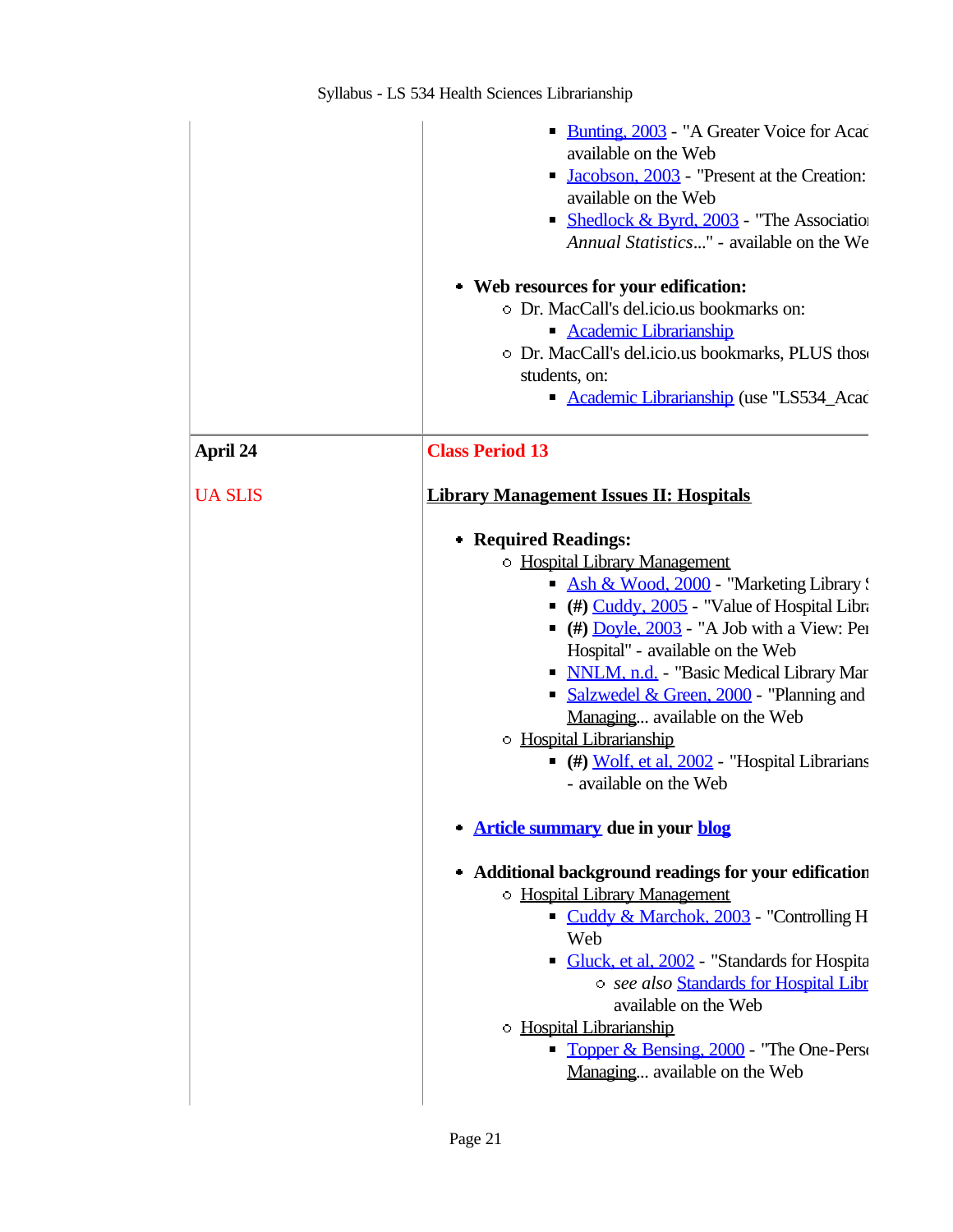|       | • Web resources for your edification:<br>O Dr. MacCall's del.icio.us bookmarks on:<br><b>Hospital Librarianship</b><br>Our guest speakers' del.icio.us bookmarks on:<br><b>Hospital Librarianship</b><br>O Dr. MacCall's del.icio.us bookmarks, PLUS those<br>students, on:<br>• Hospital Librarianship (use "LS534_Hospit<br>bookmarks)                                                                                                                                                                                                                                                                                                                                                                                                                                                                                                                     |  |
|-------|--------------------------------------------------------------------------------------------------------------------------------------------------------------------------------------------------------------------------------------------------------------------------------------------------------------------------------------------------------------------------------------------------------------------------------------------------------------------------------------------------------------------------------------------------------------------------------------------------------------------------------------------------------------------------------------------------------------------------------------------------------------------------------------------------------------------------------------------------------------|--|
| May 1 | <b>Class Period 14</b><br><b>Career Management Issues: The Interview Process, AHI</b><br>• Required Readings:<br><b>Interview Process</b><br>Buchanan, 2000 - "Library Personnel" & "<br>Human Resources Management in Guide to<br>O AHIP and Professional Development<br>• MLA, n.d. - "Academy of Health Informat<br>the web<br>Baker et al, 2004 - "Health Sciences Libra"<br>available on the Web<br>Roper, 2006 - "The Medical Library Assoc<br>available on the Web<br><b>Watson, 2005</b> - "Subject Knowledge in the<br>• Grantwriting<br>Boorkman et al, 2004 - "Grant Sources" -<br>• NLM, 2005 - "Fundamentals of NLM Gra<br>• NO ARTICLE SUMMARY DUE<br>• Additional background readings for your edification<br>O AHIP and Professional Development<br>• Lipscomb, 2003 - "Librarian Supply and D<br>Martin, et al, 2003 - "The Leadership Recc |  |
|       | on the Web<br>• NLM, 2005 - "Fact Sheet: Opportunities fo<br>NLM" - available on the Web<br><b>Grantwriting</b><br>• Burke & Germain, 2003 - "There's Money"<br>■ Zambare, 2004 - "The Grant-writing Proce"<br>• Web resources for your edification:                                                                                                                                                                                                                                                                                                                                                                                                                                                                                                                                                                                                         |  |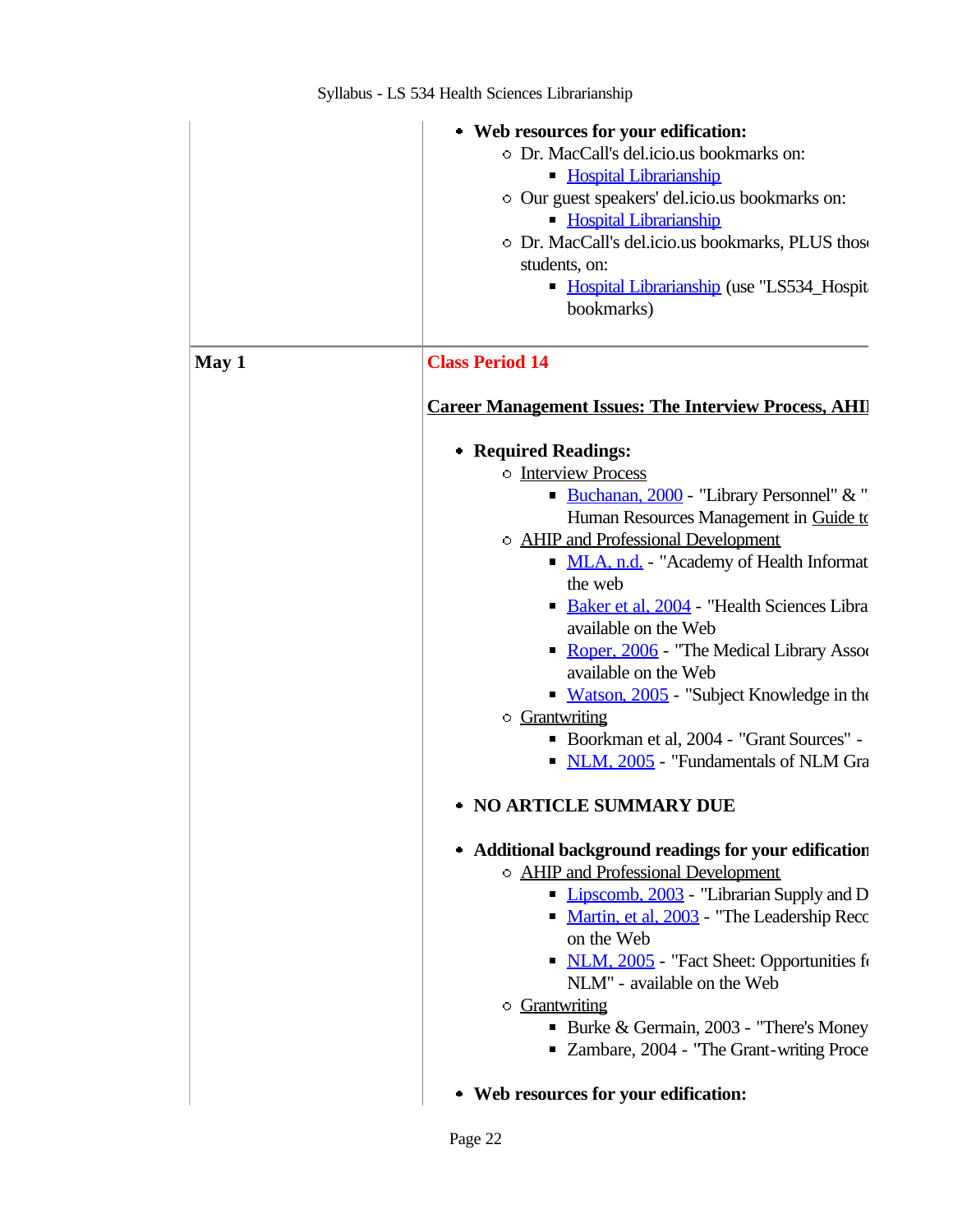|        | O Dr. MacCall's del.icio.us bookmarks on:<br><b>Interviewing</b><br>• Professional Development<br><b>Grant Writing</b><br>O Dr. MacCall's del.icio.us bookmarks, PLUS thos<br>speakers and fellow students, on:<br>Interviewing (use "LS534_Interviewing" tag<br>Professional Development (use "LS534_Pro<br>your bookmarks)<br>Grant Writing (use "LS534_Grant_Writing" |
|--------|--------------------------------------------------------------------------------------------------------------------------------------------------------------------------------------------------------------------------------------------------------------------------------------------------------------------------------------------------------------------------|
| May 8  | <b>Class Period 15 - Class Presentations</b>                                                                                                                                                                                                                                                                                                                             |
|        | <b>Organization of Collections IV: Accessing the Specialized</b>                                                                                                                                                                                                                                                                                                         |
|        | • Class presentations                                                                                                                                                                                                                                                                                                                                                    |
|        | • Required Readings:                                                                                                                                                                                                                                                                                                                                                     |
|        | • Perry et al, 2004 - "Indexing, Abstracting and Dig<br>Boorkman et al textbook                                                                                                                                                                                                                                                                                          |
|        | • Background readings for your edification:                                                                                                                                                                                                                                                                                                                              |
|        | O Dr. MacCall's del.icio.us bookmarks on:                                                                                                                                                                                                                                                                                                                                |
|        | Specialized Databases                                                                                                                                                                                                                                                                                                                                                    |
|        | O Dr. MacCall's del.icio.us bookmarks, PLUS thos                                                                                                                                                                                                                                                                                                                         |
|        | speakers and fellow students, on:                                                                                                                                                                                                                                                                                                                                        |
|        | • Specialized Databases (use "LS534_Specialized Databases (use "LS534_Specialized")                                                                                                                                                                                                                                                                                      |
|        | bookmarks)                                                                                                                                                                                                                                                                                                                                                               |
| May 12 | PLEASE NOTE: All assignments MUST be turned<br>DO NOT wait until the last minute!!!!!                                                                                                                                                                                                                                                                                    |

# **Bibliography**

**Course readings for the semester (required textbook in bold):**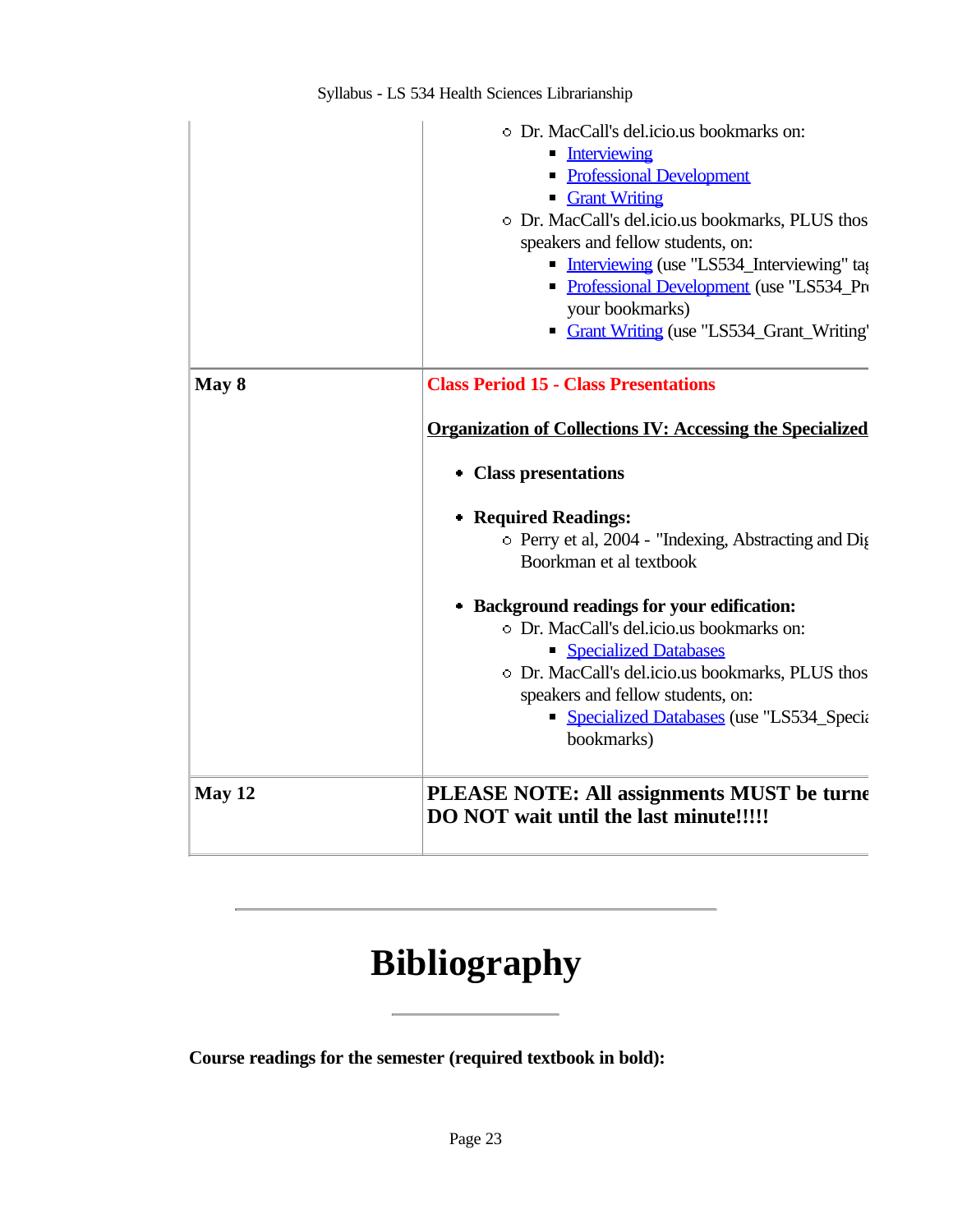- Abram, S. (2005, December). Web 2.0 Huh?! Library 2.0, Librarian 1. 2.0. *Information Outlook 9*(12):44-46. [**E-Reserves**]
- Abram, S. (2004, October). Twenty Reasons to Love IM. *Information*  2. *Outlook 8*(10):40-42. [**E-Reserves**]
- Abram, S. & Luther, J. (2004, May 1). Born with the Chip. *Library*  3. *Journal 129*(8):34-7. [**E-Reserves**]
- Ambrose, C.T. (2005, Spring). A Short History of Medical Dictionaries. 4. *Pharos 68*(2):24-7. [**E-Reserves**]
- Armstrong, T. (2005). Copyright Clearance Center: Providing Compliance 5. Solutions for Content Users. *Journal of Library Administration 42*(3/4) :55-64. [**E-Reserves**]
- Ash, J.S. & Wood, E.H. (2000). Marketing Library Services. In R. 6. Forsman, Ed. *Administration and Management in Health Sciences Libraries* (Vol 8 in Current Practices in Health Sciences Librarianship). Lanham, MD: MLA and Scarecrow Press.
- 7. Atlas, M.C. (2004). Retraction Policies of High-impact Biomedical Journals. *Journal of the Medical Library Association 92*:242–50. [**WWW Resource**]
- 8. Baker, L.M., Kars, M. & Petty, J. (2004). Health Sciences Librarians' Attitudes Toward the Academy of Health Information Professionals. *Journal of the Medical Library Association 92*:323–30. [**WWW Resource**]
- 9. Beck, A. H. (2004). The Flexner Report and the Standardization of American Medical Education. *Journal of the American Medical Association 291*:2139-40. [**E-Reserves**]
- 10. Blanco, C. (n.d.). How Becoming a Doctor Works. [**Available on the Web**]
- 11. Blansit, B.D. & Connor E. (1999). Making Sense of the Electronic Resource Marketplace: Trends in Health-related Electronic Resources. *Bulletin of the Medical Library Association 87*:243-50. [**Available on the Web**]
- 12. Blecic, D. (2000). Monograph Use at an Academic Health Sciences Library: The First Three Years of Shelf Life. *Bulletin of the Medical Library Association 88*:145-51. [**WWW Resource**]
- 13. Bodenheimer, T. & Grumbach, K. (1995). The Reconfiguration of U.S. Medicine. *Journal of the American Medical Association 274*:85-90. [**E-Reserves**]
- **Boorkman, J. A., Huber, J.T. & Roper, F.W. (2004). Introduction to**  14. **Reference Sources in the Health Sciences, 4th edition. New York: Medical Library Association and Neal-Schuman. [available in Supe Store]**
- 15. Braun, T.S. (2005). Consumer Health Libraries: What do Patrons Really Want? *Journal of the Medical Library Association 93*:495–6. [**WWW Resource**]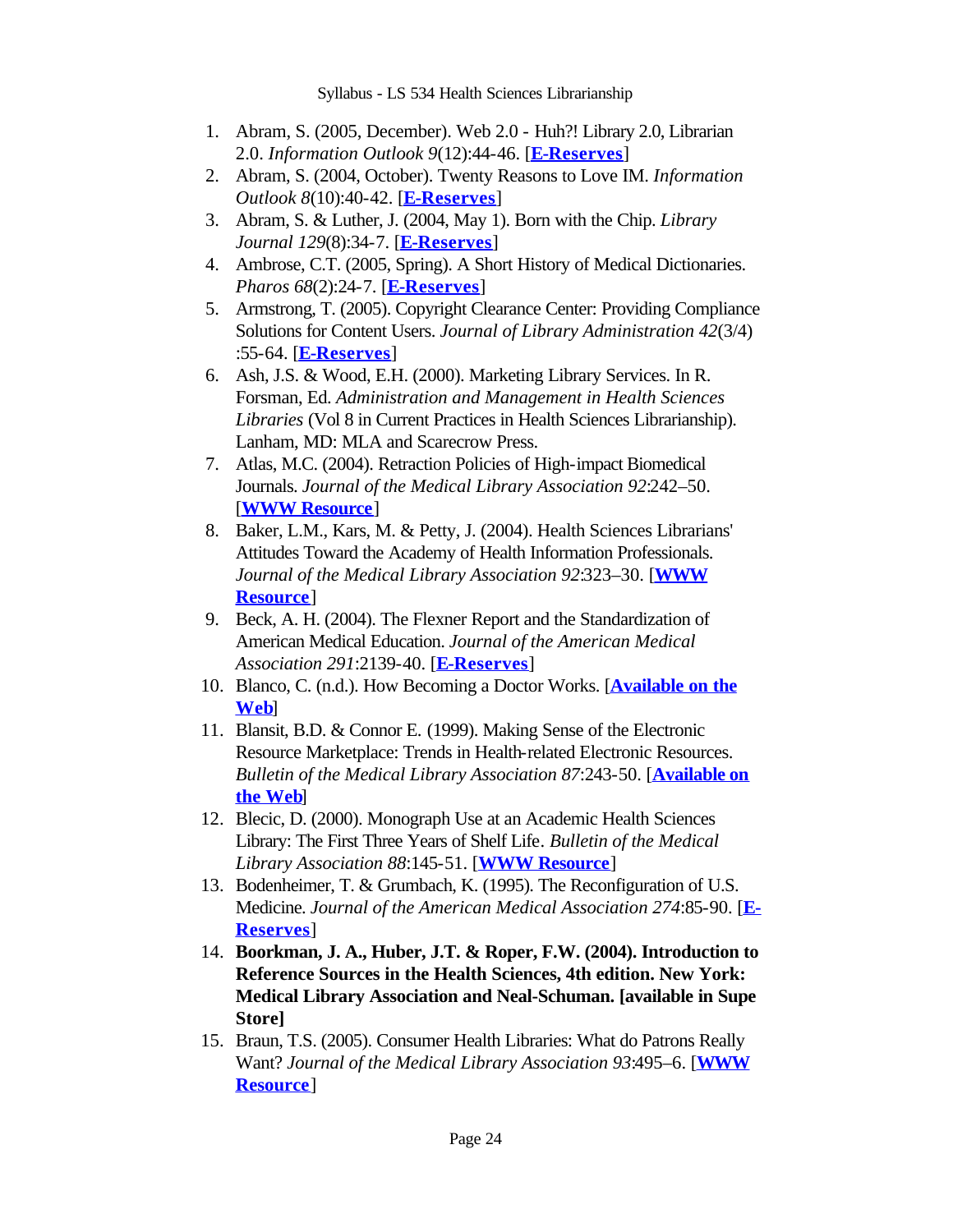- 16. Brower S. (2004, Summer). Millennials in Action: A Student-guided Effort in Curriculum-integration of Library Skills. *Medical Reference Services Quarterly 23*(2):81-8. [**E-Reserves**]
- 17. Brown, C. & MacCall, S. L. (2001). Coping with a MEDLIB-L Service Outage. *Bulletin of the Medical Library Association 89*:379-385. [**WWW Resource**]
- 18. Bunting, A. (2003). A Greater Voice for Academic Health Sciences Libraries: the Association of Academic Health Sciences Libraries' Vision. *Journal of the Medical Library Association 91*:155–60. [**WWW Resource**]
- 19. Burke, G.T. & Germain, C.A. (2003). There's Money Out There for You: Writing Personal Grants. *College & Research Libraries News 64*:155-7, 170. [**E-Reserves**]
- 20. Burrows, S. (2006). A Review of Electronic Journal Acquisition, Management, and Use in Health Sciences Libraries. *Journal of the Medical Library Association 94*:67–74. [**WWW Resource**]
- Canese, K. (2005, May-June). RSS Feeds Available from PubMed. *NLM*  21. *Technical Bulletin 343*:e2. [**WWW Resource**]
- 22. Cassel, C.K. (1996). The Patient-Physician Covenant: An Affirmation of Asklepios. *Annals of Internal Medicine 273*:1553. [**Available on the Web**]
- CAPHIS/MLA. (1996). The Librarian's Role in the Provision of Consumer 23. Health Information and Patient Education. *Journal of the Medical Library Association 84*:238–9. [**WWW Resource**]
- Cleveland, A.D., MacCall, S.L., Prather, I.D., McKnight, J.T., Gibson, 24. I.E., & Morrow, J. (2000). The Clinical Digital Libraries Project: An Experiment of the Feasibility of Providing Large Scale Professional Digital Library Services to Clinical Users. Proceedings of the Eighth International Congress of Medical Librarianship. [**Available on the Web**]
- 25. Coletti, M.H. &, Bleich, H.L. (2001). Medical Subject Headings Used to Search the Biomedical Literature. *Journal of the American Medical Informatics Association 8*:317-23. [**Available on the Web**]
- 26. Connor, E. (2002, Winter). Real-Time Reference: The Use of Chat Technology to Improve Point of Need Assistance. *Medical Reference Services Quarterly 21*(4):1-14. [**E-Reserves**]
- 27. Crawford, W. (2006). Library 2.0 and "Library 2.0." Cites and Insights 6 (2). [**Available on the Web**]
- 28. Crawford, W. (2005, July/August). Firefox and Future Dangers: The Open and Closed of It. *Online 29*(4):45-7. [**E-Reserves**]
- 29. Crawley-Low, J.V. (2002). Collection Analysis Techniques Used to Evaluate a Graduate-level Toxicology Collection. *Journal of the Medical Library Association 91*:241–4. [**Available on the Web**]
- 30. Cuddy, T. M. (2005). Value of Hospital Libraries: The Fuld Campus Study. *Journal of the Medical Library Association 93*:446-9.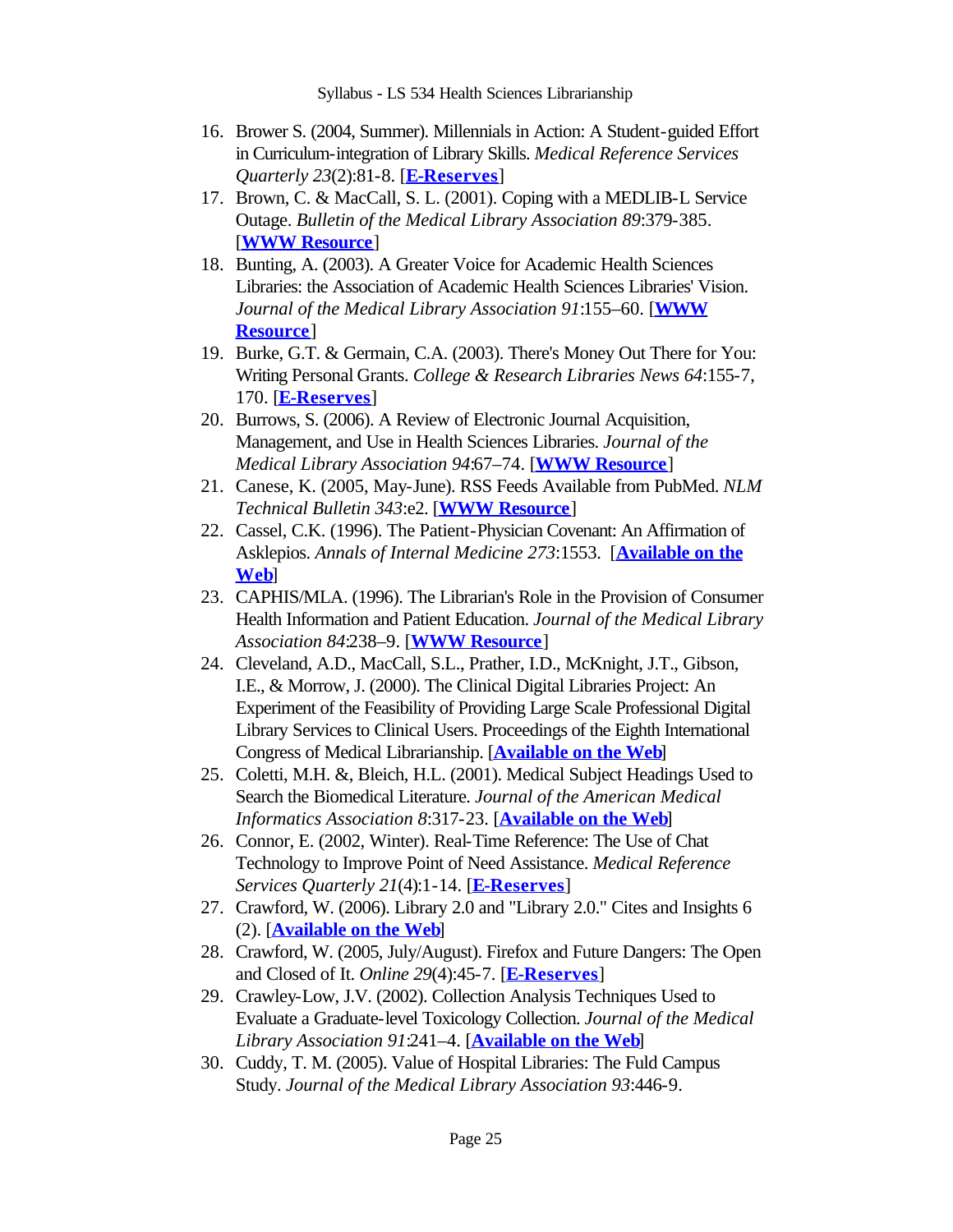[**Available on the Web**]

- 31. Cuddy, T.M. & Marchok, C. (2003). Controlling Hospital Library Theft. *Journal of the Medical Library Association 91*:241–4. [**Available on the Web**]
- Daily, G. (2005, April). Aggregating the Aggregators: RSS Reader Round-32. Up. *EContent 28*(4):36-41. [**E-Reserves**]
- D.C. Principles. (2004). Washington D.C. Principles For Free Access to 33. Science - A Statement from Not-for-Profit Publishers. [**Available on the Web**]
- De Groote, S. & Dorsch, J. (2001). Online Journals: Impact on Print 34. Journal Usage. *Bulletin of the Medical Library Association 89*:372-8. [**Available on the Web**]
- 35. Dervin, B. (2005). Libraries Reaching Out with Health Information to Vulnerable Populations: Guidance from Research on Information Seeking and Use. *Journal of the Medical Library Association 93*(Supplement) :S74-S80. [**Available on the Web**]
- Doyle, J.D. (2003). A Job with a View: Perspectives from the Corporate 36. Side of the Hospital. *Journal of the Medical Library Association 84*:209-16. [**Available on the Web**]
- 37. Eysenbach, G. & Wyatt, J. (2002). Using the Internet for Surveys and Health Research. *Journal of Medical Internet Research 4*(2):E13. [**Available on the Web**]
- Eysenbach, G. & Diepgen, T. (1998). Towards Quality Management of 38. Medical Information on the Internet: Evaluation, Labelling, and Filtering of Information. *BMJ 317*:1496-1502. [**Available on the Web**]
- Feinstein, A.R. (2003). Scholars, Investigators, and Entrepreneurs: The 39. Metamorphosis of American Medicine. *Perspectives in Biology and Medicine 46*:234-53. [**E-Reserves**]
- Fichter, D. & Cervone, H.F. (2005). Bogs and Rss. In: Courtney, N. ed. 40. *Technology for the Rest of Us*. (pp. 55-69). Westport, CT: Libraries Unlimited. [**Available on the Web**]
- Fowler, D.C. (2005). Licensing: An Historical Perspective. *Journal of*  41. *Library Administration 42*(3/4):177-97. [**E-Reserves**]
- Funk, M.E. (2006). Open Access: A Primer. Medical Library Association. 42. [**Available on the Web**]
- 43. Garcia, F.A. et al. (2005). A Comparative Study of Six European Databases of Medically Oriented Web Resources. *Journal of the Medical Library Association 93*:467–79. [**Available on the Web**]
- Garfield, E. (2006). The History and Meaning of the Journal Impact 44. Factor. *Journal of the American Medical Association 295*:90-93. [**E-Reserves**]
- 45. Gault, Lora, Shultz, Mary, & Davies, Kathy. (2002). Variations in Medical Subject Headings (MeSH) Mapping: From the Natural Language of Patron Terms to the Controlled Vocabulary of Mapped Lists. *Journal of the*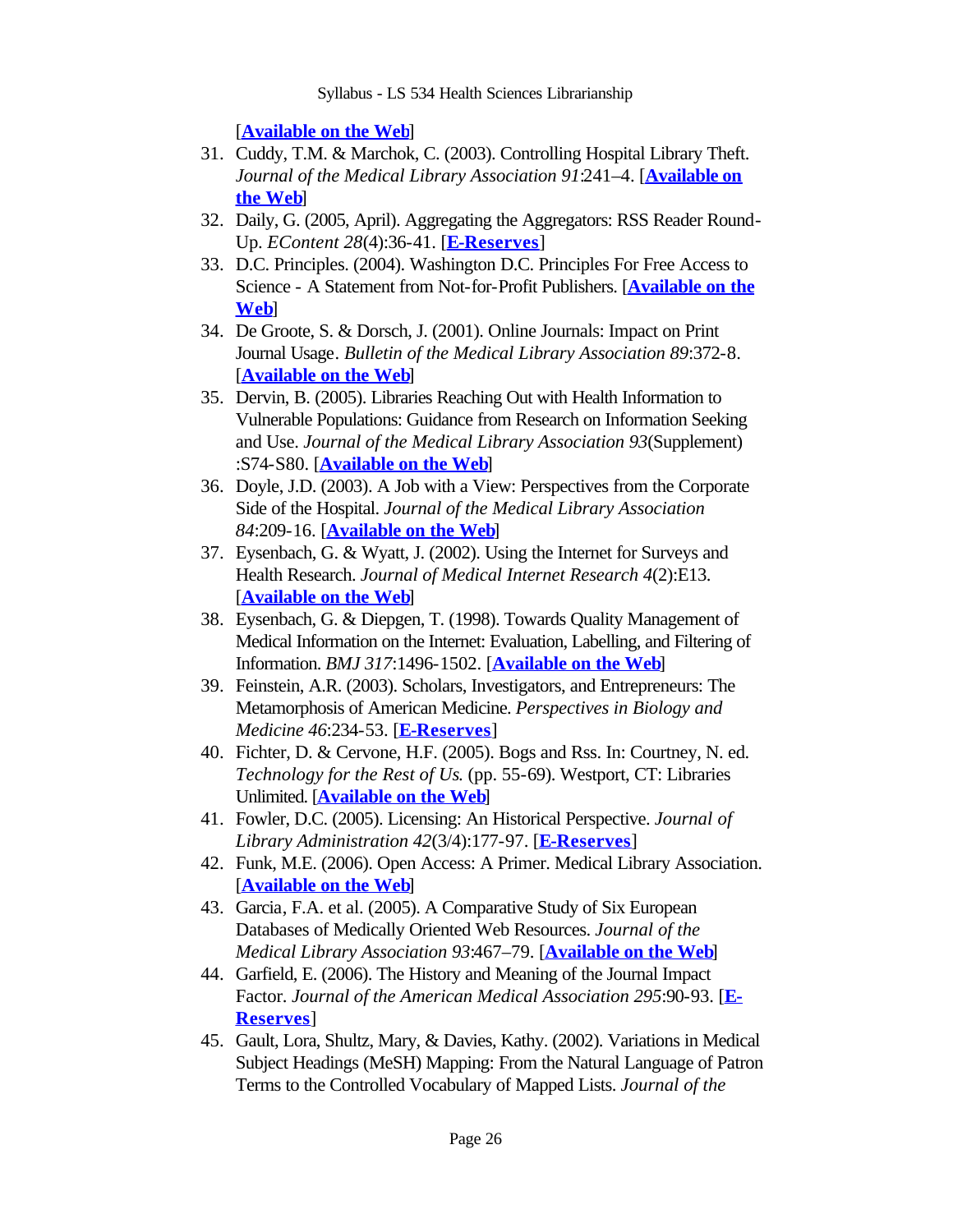*Medical Library Association 90*:173-80. [**Available on the Web**]

- 46. Gerhard, K.H. (2005). Pricing Models for Electronic Journals and Other Electronic Academic Materials: The State of the Art. *Journal of Library Administration 42*(3/4):1-25. [**E-Reserves**]
- Gluck, J.C. et al. (2002). Standards for Hospital Libraries 2002. *Journal*  47. *of the Medical Library Association 90*:465–72. [**Available on the Web**] -- *see also*: Standards for Hospital Libraries 2002 with 2004 Revisions in *JMLA 93*: 282–283. [**Available on the Web**]
- 48. Godwin, M. (2006). Digital Rights Management: A Guide for Librarians. ALA OITP Technology Policy Brief. [**Available on the Web**]
- 49. Graves, Karen. (2000). Electronic Reserves: Copyright and Permissions. *Bulletin of the Medical Library Association 88*:18-25. [**Available on the Web**]
- 50. Green, Larry A., et al. (2001). The Ecology of Medical Care Revisited. *New England Journal of Medicine 344*:2021-2025. [**E-Reserves**]
- 51. Guy, M & Tonkin E. (2006, January). Folksonomies: Tidying up Tags? *D*-*Lib Magazine 12*(1). [**Available on the Web**]
- 52. Hartley, J. (2004). Current Findings from Research on Structured Abstracts. *Journal of the Medical Library Association 92*:368–71. [**Available on the Web**]
- Hastings, S.K. & Lewis, E.C. (2005). Let's Get Digital. In: Courtney, N. 53. ed. *Technology for the Rest of Us*. (pp. 133-53). Westport, CT: Libraries Unlimited. [**Available on the Web**]
- 54. Haughton, S. & Schmidt, A. (2005, July/August). Web-Based Chat vs. Instant Messaging: Who Wins? Online 29(4):26-30. [**E-Reserves**]
- 55. Health on the Net (n.d.). HON Code of Conduct (HONcode) for Medical and Health Web Sites. Health on the Net Foundation. [**Available on the Web**]
- 56. Hesse, B.W. et al. (2005). Trust and Sources of Health Information: The Impact of the Internet and its Implications for Health Care Providers: Findings from the First Health Information National Trends Survey. Archives of Internal Medicine 165:2618-24. [**E-Reserves**]
- 57. Higa, M.L., et al. (2005). Redesigning a Library's Organizational Structure. College and Research Libraries 66:41-58. [**E-Reserves**]
- 58. Hill, D., Stickell, H. & Crow, S. (2003). Brandon/Hill Selected List of Books and Journals for the Small Medical Library. [**Available on the Web**]
- 59. Hill, Dorothy and Stickell, Henry. (2003). Brandon/Hill Selected List of Books and Journals in Allied Health. *Journal of the Medical Library Association 91*:18-33. [**Available on the Web**]
- 60. Hill, D. and Stickell, H. (2002). Brandon/Hill Selected List of Nursing Books and Journals. *Nursing Outlook 50(3)*:100-113. [**Available on the Web**]
- 61. Hillan, J. (2003). Physician Use of Patient-centered Weblogs and Online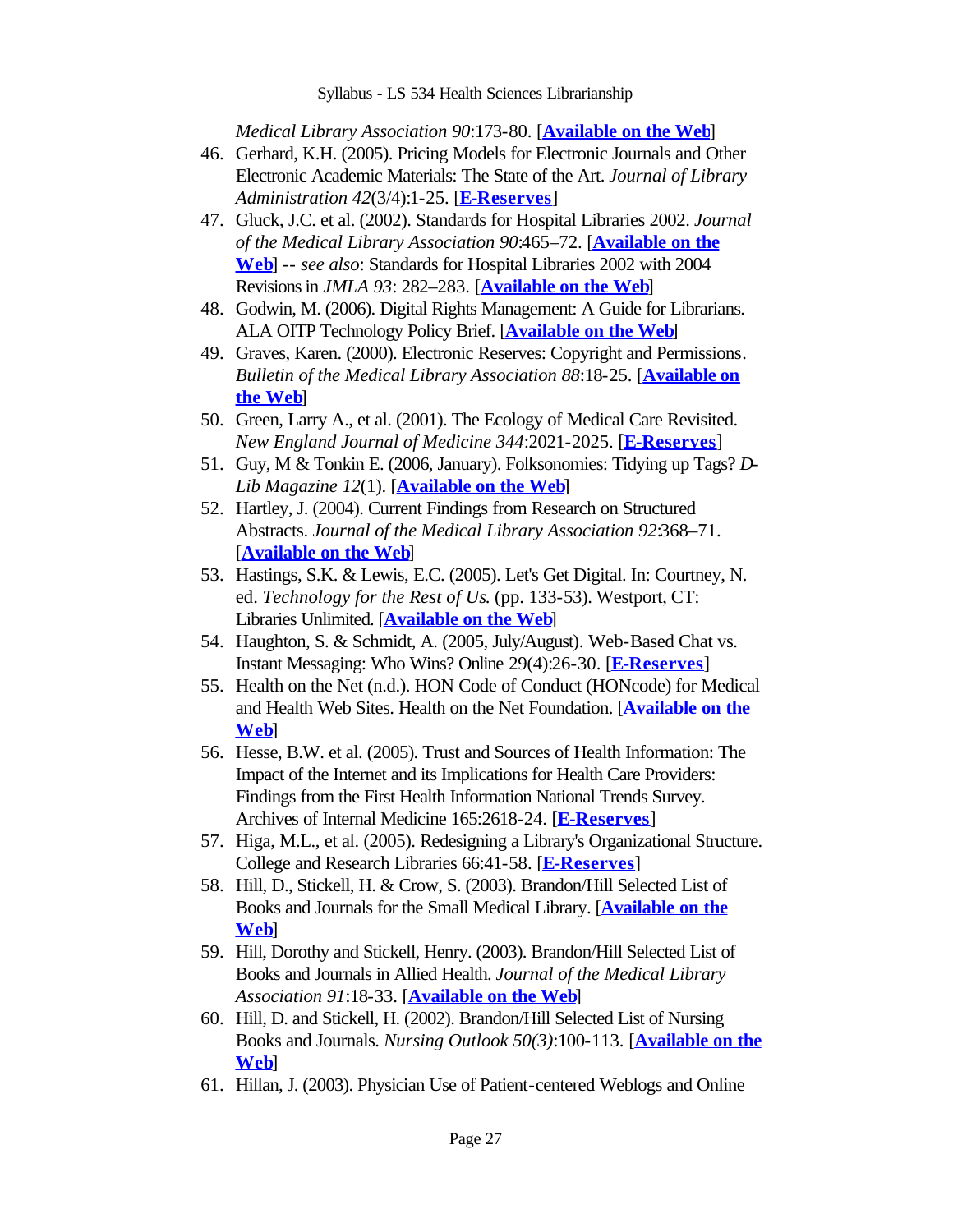Journals. *Clinical Medicine & Research 1*:333-5. [**Available on the Web**]

- 62. Hodges, B. (2005). The Many and Conflicting Histories of Medical Education in Canada and the USA: An Introduction to the Paradigm Wars. *Medical Education 39*:613-21. [**E-Reserves**]
- 63. Hollander, S. (2000). Providing Health Information to the General Public: A Survey of Current Practices in Academic Health Sciences Libraries. *Bulletin of the Medical Library Association 88*:62-9. [**Available on the Web**].
- 64. Holst, R. & Funk, C.J. (2005). State of the Art of Expert Searching: Results of a Medical Library Association Survey. *Journal of the Medical Library Association 93*:45–52. [**Available on the Web**]
- 65. Holst, R. & Phillips, S.A. (2000). MLA Guide to Managing Health Care Libraries. New York: Neal-Schuman.
- 66. Humphreys, B. (2002). Adjusting to Progress: Interactions between the National Library of Medicine and Health Sciences Librarians, 1961–2001. *Journal of the Medical Library Association 90*:4-20. [**Available on the Web**]
- 67. Jacobson, S. (2003). Present at the Creation: The Founding and Formative Years of the Association of Academic Health Sciences Libraries. *Journal of the Medical Library Association 91*:149–54. [**Available on the Web**]
- 68. Johnson S.A. & Romanello, M.L. (2005). Generational Diversity: Teaching and Learning Approaches. *Nurse Educator 30*:212-6. [**E-Reserves**]
- 69. Johnson, R. K. (2005). Open Access: Unlocking the Value of Scientific Research. Journal of Library Administration 42(2):107-24. [**E-Reserves**]
- 70. Kelly, B. (2005). Web Focus: Experiences of Using a Wiki for Notetaking at a Workshop. *Ariadne* Issue 42. [**Available on the Web**]
- 71. Kennedy, R.S. (2004). Weblogs, Social Software, and New Interactivity on the Web. *Psychiatric Services 55*:247-9. [**Available on the Web**]
- 72. Kim, S. & Leem, C.S. (2005). Security of the Internet-based Instant Messenger: Risks and Safeguards. *Internet Research 15*:88-98. [**E-Reserves**]
- 73. Kipnis, D.G. & Childs, G.M. (2004, Winter). Educating Generation X and Generation Y: Teaching Tips for Librarians. *Medical Reference Services Quarterly 23*(4):25-33. [**E-Reserves**]
- 74. Kronenfeld, M.R. (2005). Trends in Academic Health Sciences Libraries and Their Emergence as the "Knowledge Nexus" for Their Academic Health Centers. *Journal of the Medical Library Association 93*:32–9. [**Available on the Web**]
- 75. Kroski, E. (2006). The Hype and the Hullabaloo of Web 2.0 [Weblog post]. Infotangle Weblog. [**Available on the Web**]
- 76. Kroski, E. (2005). The Hive Mind: Folksonomies and User-Based Tagging [Weblog post]. Infotangle Weblog. [**Available on the Web**]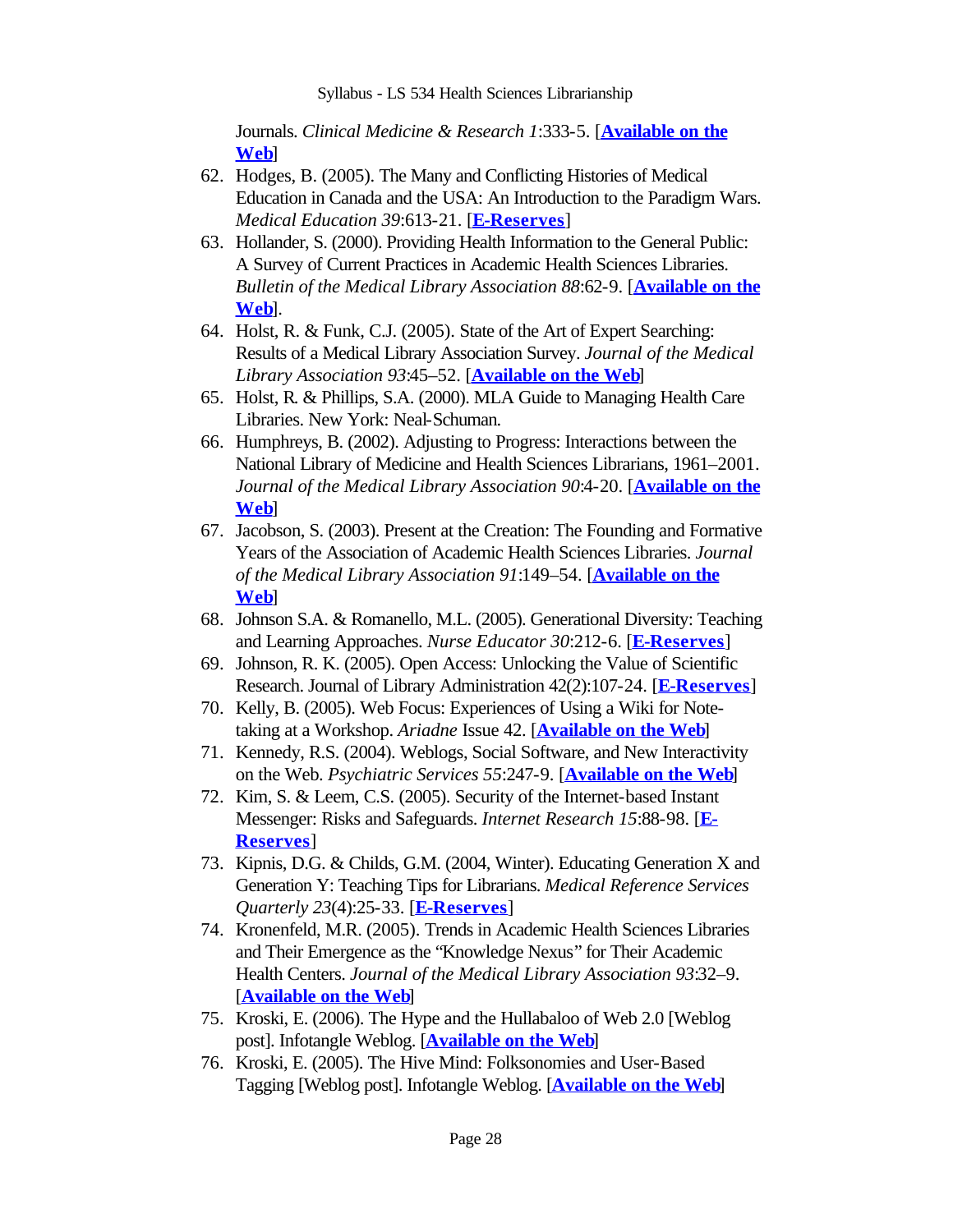- 77. Kupferberg, N. & Hartel, L.J. (2004). Evaluation of Five Full-text Drug Databases by Pharmacy Students, Faculty, and Librarians: Do the Groups Agree? *Journal of the Medical Library Association 92*:66–71. [**Available on the Web**]
- 78. Lipscomb, C.E. (2003). Librarian Supply and Demand. *Journal of the Medical Library Association 91*:7–10. [**Available on the Web**]
- 79. Lipscomb, C.E. (2000). Medical Subject Headings (MeSH). *Bulletin of the Medical Library Association 88*:265-6. [**Available on the Web**]
- Lowe, H.J. & Barnett, G.O. (1994). Understanding and Using the Medical 80. Subject Headings (MeSH) Vocabulary to Perform Literature Searches. Journal of the American Medical Association 271:1103-8. [**E-Reserves**]
- MacCall, S.L. (2006(a)). Online Medical Books: Their Availability and an 81. Assessment of How Health Sciences Libraries Provide Access on their Public Websites. *Journal of the Medical Library Association 94*:75–80. [**Available on the Web**]
- 82. MacCall, S.L. (1999). The Web in Actual Clinical Practice: Problems and Prospects. *Journal of the Medical Association of the State of Alabama 3*(3/4):12-17.
- MacCall, S.L., Cleveland, A.D., & Gibson, I.E. "Outline and Preliminary 83. Evaluation of the Classical Digital Library Model." Proceedings of the American Society for Information Science 1999 Annual Meeting, 1999, pp. 33-46. [**Available on the Web**]
- 84. Machado, C. K. (2003, Winter). Just MeSHing Around! MeSH and LCSH in Rowland Medical Library's Catalog. *Mississippi Libraries 67*(4) :116-19. [**E-Reserves**]
- 85. Madge, B. & Plutchak, T.S. (2005). The Increasing Globalization of Health Librarianship: A Brief Survey of International Trends and Activities. *Health Information and Libraries Journal 22*(Supplement 1):20-30. [**E-Reserves**]
- 86. Magee, R. (2004). Medical Practice and Medical Education 1500-2001: An Overview. *ANZ Journal of Surgery 74*:272-6. [**E-Reserves**]
- 87. Martin, E.R., et al. (2003). The Leadership Reconsidered Symposium: Report*. Journal of the Medical Library Association 91*:251–7. [**Available on the Web**]
- McCray, A.T. (2005). Promoting Health Literacy. *Journal of the*  88. *American Medical Informatics Association 12*:152-63. [**E-Reserves**]
- Medical Library Association. (2005). Role of Expert Searching in Health 89. Sciences Libraries: Policy Statement by the Medical Library Association Adopted September 2003. *Journal of the Medical Library Association 93*:42-4. [**Available on the Web**]
- 90. Mejias, U.A. (2005). Tag Literacy [Weblog entry]. IDEANT Weblog. [**Available on the Web**]
- Miller, P. (2005). Web 2.0: Building the New Library. Ariadne (Online) 91. no. 45 (October 2005). [**Available on the Web**]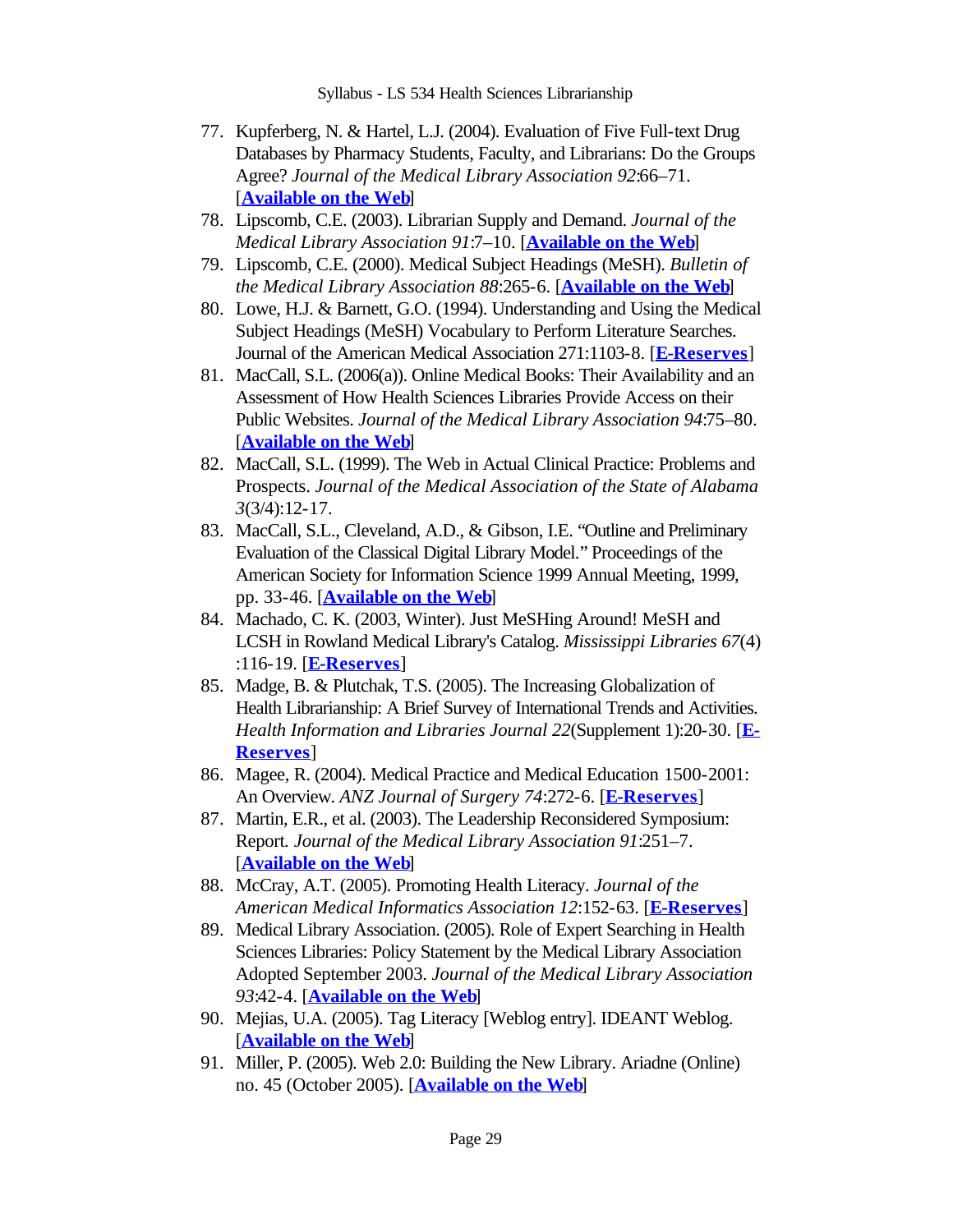- 92. Miller, N., Lacroix, E. M. & Backus, J. (2000). MEDLINEplus: Building and Maintaining the National Library of Medicine's Consume Health Web Service. *Bulletin of the Medical Library Association 88*:11-7. [**Available on the Web**].
- 93. Moran, M. (2004). From Whence They Came: Medical Education. *Journal of the Medical Association of Georgia 93*:27-30. [**E-Reserves**]
- 94. Orick J.T. (2004, Fall). The Business of Negotiating for Hospital Librarians. *Medical Reference Services Quarterly 23*(3):61-9. [**E-Reserves**]
- 95. Parker, R. & Kreps, G.L. (2005). Library Outreach: Overcoming Health Literacy Challenges. *Journal of the Medical Library Association 93* (Supplement):S81-S85. [**Available on the Web**]
- 96. Pritchard S.J. & Weightman A.L. (2005). MEDLINE in the UK: Pioneering the Past, Present and Future. *Health Information and Libraries Journal 22*(Supplement 1):38-44. [**E-Reserves**]
- 97. Rensberger, D. (2005, May). Firefox: An Alternative Browser to Theirs. Searcher 13(5):17-20. [**E-Reserves**]
- 98. Richards, D. T. & Eakin, D. (1997). Collection Development and Assessment in Health Sciences Libraries. Lanham, MD: Medical Library Association and Scarecrow Press.
- 99. Roper, F.W. (2006). The Medical Library Association's Professional Development Program: A Look Back at the Way Ahead. *Journal of the Medical Library Association 94*:8–18. [**Available on the Web**]
- 100. Saha, S., Saint, S. & Christakis, D.A. (2003). Impact Factor: A Valid Measure of Journal Quality? *Journal of the Medical Library Association 92*:226–32. [**Available on the Web**]
- 101. Scherrer, C.S. (2004). Reference Librarians' Perceptions of the Issues They face as Academic Health Information Professionals. *Journal of the Medical Library Association 92*:226–32. [**Available on the Web**]
- 102. Scherrer, C.S. & Jacobson, S. (2002). New Measures for New Roles: Defining and Measuring the Current Practices of Health Sciences Librarians. *Journal of the Medical Library Association 90*:164–72. [**Available on the Web**]
- 103. Schmidt, A. & Stephens, M. (2005). IM Me. Library Journal 130(6):34-5. [**E-Reserves**]
- 104. Schmidt, C.M. & Eckerman, N.L. (2001). Circulation of Core Collection Monographs in an Academic Medical Library. *Bulletin of the Medical Library Association 89*:164-169. [**Available on the Web**].
- 105. Schoch, N.A. & Shooshan, S.E. (1997). Communication on a Listserv for Health Information Professionals: Uses and Users of MEDLIB-L. *Bulletin of the Medical Library Association 85*:23-32. [**Available on the Web**]
- 106. Seivert, M.E., Patrick, T. and Reid, J.C.. (2001). Need a Bloody Nose be a Nosebleed? Or, Lexical Variants cause Surprising Results. *Bulletin of*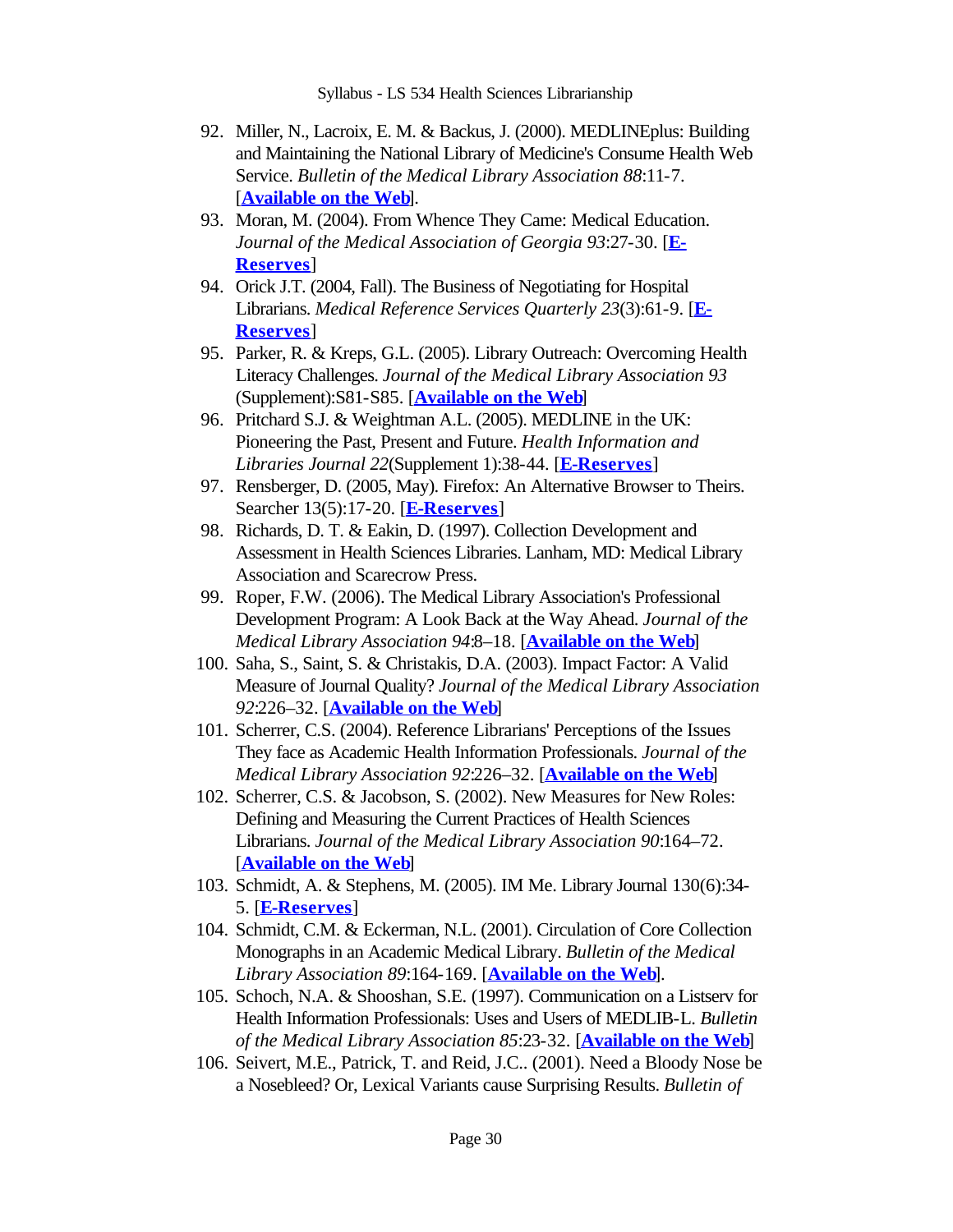*the Medical Library Association 89*:68-71. [**Available on the Web**]

- 107. Shaw-Kokot, J. & de la Varre, C. (2001). Using a Journal Availability Study to Improve Access. *Bulletin of the Medical Library Association 89*:21-8. [**Available on the Web**]
- 108. Shedlock, J. & Walton, L. (2006). Developing a Virtual Community for Health Sciences Book Selection: Doody Core Titles. *Journal of the Medical Library Association 94*:61–66. [**Available on the Web**]
- 109. Shedlock J. & Walton, L. (2004) An Academic Medical Library Using LibQUAL+ TM: The Experience of the Galter Health Sciences Library, Northwestern University. *Journal of Library Administration 40*(3/4):99- 110. [**E-Reserves**]
- 110. Shedlock, J. & Byrd, G.D. (2003). The Association of Academic Health Sciences Libraries *Annual Statistics*: A Thematic History. *Journal of the Medical Library Association 91*:178–85. [**Available on the Web**]
- 111. Shields, M.C. & Shields, M.T. (2003). Working with Generation X Physicians. *Physician Executive 29*(6):14-18. [**E-Reserves**]
- 112. Shultz, M. (2003). MEDLINE SDI Services: How do They Compare? *Journal of the Medical Library Association 91*:460–7. [**Available on the Web**]
- 113. Sinn, S.K. (1992). The Development of Classification and Subject Heading Systems for Medicine. In Weinberg, B.H., Ed. *Cataloging Heresy: Challenging the Standard Bibliographic Product*. Medford, NJ: Learned Information.
- 114. Smith, A.M. (2004). An Examination of PubMed's Ability to Disambiguate Subject Queries and Journal Title Queries. *Journal of the Medical Library Association 93*:53–60. [**Available on the Web**]
- 115. Smith, C.A. (2005). An Evolution of Experts: MEDLINE in the Library School. *Journal of the Medical Library Association 93*:53–60. [**Available on the Web**]
- 116. Smith, C. (2004). A Longitudinal Study of the Culture of MEDLIB-L. *Journal of Hospital Librarianship 4*(1):29 - 43. [**Available on the Web**]
- 117. Smith, K.H. (2001, Fall). Health InfoNet of Jefferson County: Collaboration in Consumer Health Information Service. *Medical Reference Services Quarterly 20*(3):13-21. [**E-Reserves**]
- 118. Sollaci, L.B. & Pereira, M.G. (2004). The Introduction, Methods, Results, and Discussion (IMRAD) Structure: A Fifty-year Survey. *Journal of the Medical Library Association 92*:364–71. [**Available on the Web**]
- 119. Sood et al (2004). Using Advanced Search Tools on PubMed for Citation Retrieval. *Mayo Clinic Proceedings 79*:1295-9. [**Available on the Web**]
- 120. Storey, T. (2005, April, May, June). The Long Tail and Libraries. OCLC Newsletter No. 268. [**Available on the Web**]
- 121. Tennant, M. et al. (2001). Customizing for Clients: Developing a Library Liaison Program from Need to Plan. *Bulletin of the Medical Library*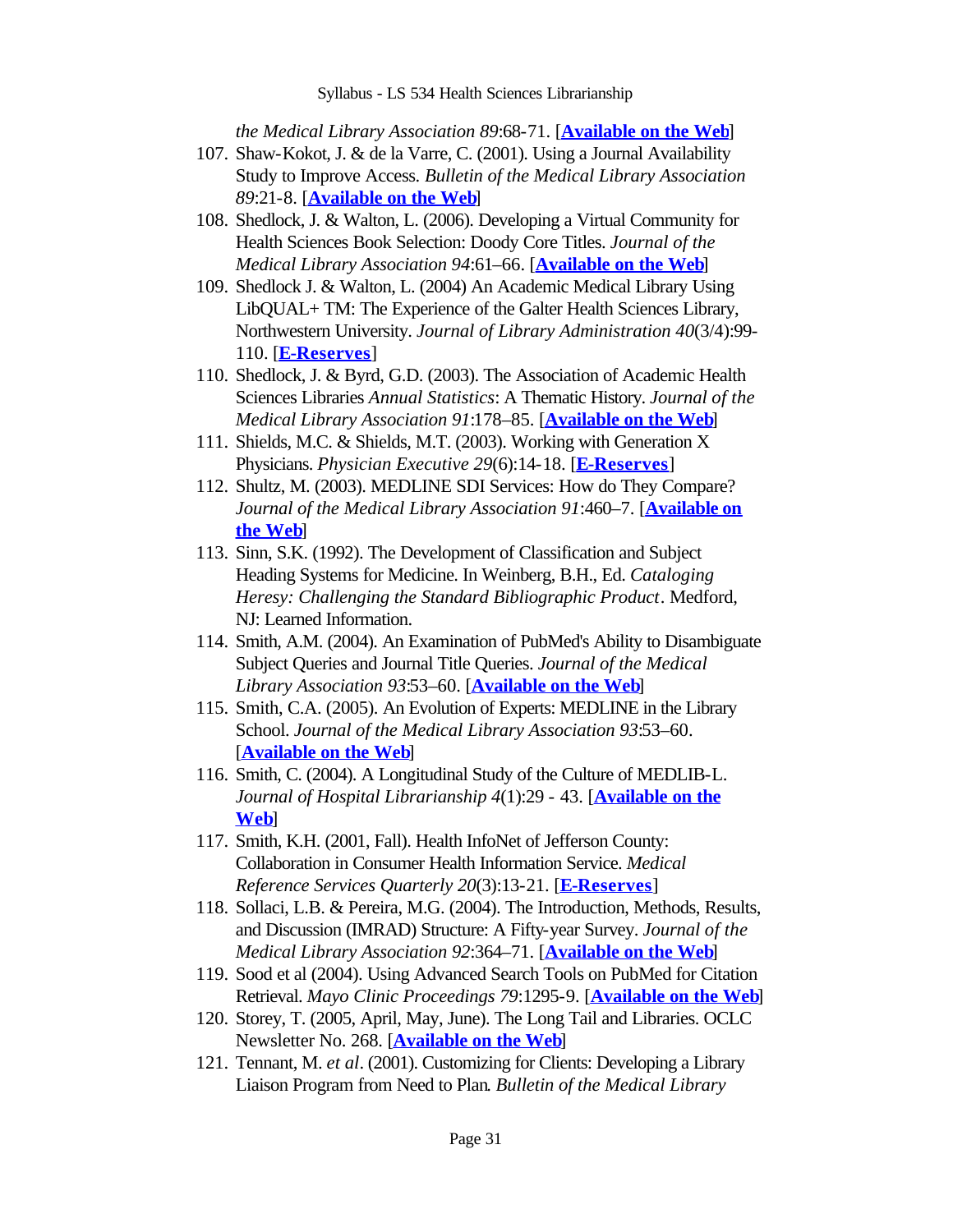*Association 89*:8-20. [**Available on the Web**]

- 122. Tenopir, C., King, D.W. & Bush A. (2004). Medical Faculty's Use of Print and Electronic Journals: Changes over Time and in Comparison with Scientists. *Journal of the Medical Library Association 89*:8-20. [**Available on the Web**]
- 123. Thompson, L.L. (2001). Catologing Operations. In L.L. Thompson, Ed. *Bibliographic Management of Information Resources in Health Sciences Libraries* (Vol 6 in Current Practices in Health Sciences Librarianship). Lanham, MD: MLA and Scarecrow Press.
- 124. Tonkin, E. (2005). Making the Case for a Wiki. *Ariadne* Issue 42. [**Available on the Web**]
- 125. Turner, R. (2004). Agents, Intermediaries, and Journal Licensing. *Journal of the Medical Library Association 92*:315–22. [**Available on the Web**]
- 126. Vaughn, J. et al. (2005). Campus Copyright Rights and Responsibilities: A Basic Guide to Policy Considerations. Association of American Universities, with the ARL, AAUP & AAP. [**Available on the Web**]
- 127. Watson, E.M. (2005). Subject Knowledge in the Health Sciences Library: An Online Survey of Canadian Academic Health Sciences Librarians. *Journal of the Medical Library Association 93*:459–66. [**Available on the Web**]
- Webster, P. (2006, Winter). Bit by Bit. *Library Journal NetConnect* 128. [Quarterly insert]. Winter 2006:16-17. [**Available on the Web**]
- 129. West, J. (2006, January). Ajax: Not Just Another Acronym or Is It? Searcher 14(1):13-15. [**E-Reserves**]
- 130. Wolf, D.G. et al. (2002). Hospital Librarianship in the United States: At the Crossroads. *Journal of the Medical Library Association 90*:38–48. [**Available on the Web**]
- 131. Wulff, J.L & Nixon, N.D. (2004). Quality Markers and Use of Electronic Journals in an Academic Health Sciences Library. *Journal of the Medical Library Association 92*:315–22. [**Available on the Web**]
- Wusteman, J. (2004). RSS: The Latest Feed. *Library Hi Tech 22*:404- 132. 13. [**E-Reserves**]
- Wyatt, A.M. (2005). Licenses, the Law, and Libraries. *Journal of*  133. *Library Administration 42*(3/4):163-76. [**E-Reserves**]
- 134. Zambare, A. (2004). The Grant-writing Process: A Learning Experience. *College & Research Libraries News 65*:673-6. [**E-Reserves**]

# **Blogs**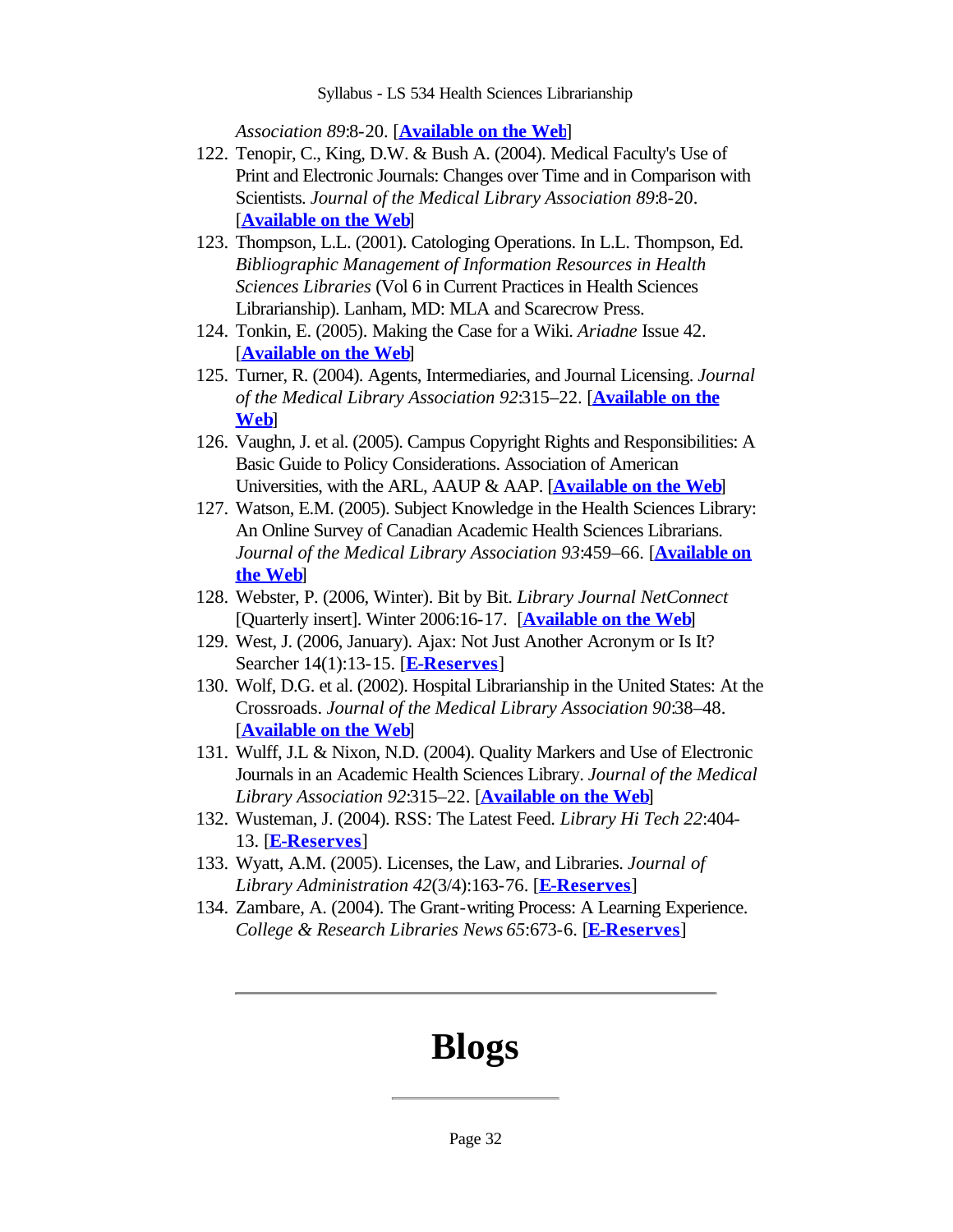You will be blogging your **Article Summaries** assignments for this course. The blogs below are available for your use. (For those of you who would like to use your own public blog to blog the course, please see me for specific instructions on how to tag your blog posts containing article summaries.)

### **Please note: there are instructions on how to access your blog and how to post to your blog below.**

| <b>Student Blogs</b>  |
|-----------------------|
| Fowler, Jamie         |
| Martin, Jeri          |
| Mussleman, John       |
| Oni, Amenze           |
| <b>Pickens, Matt</b>  |
| Ralls, Martha         |
| <b>Riggs</b> , Beth   |
| <b>Sims, Madeline</b> |
| Tapper, Sandra        |
| Xu, Judy              |

To get to your blog and to complete the set up process, perform the following steps:

- Follow the link above to your blog. 1.
- Your user name is "admin" (this cannot be changed). 2.
- Your initial password is made up of your last name in lower case letters 3. (i.e., no capital letters or punctuation).
- Change your password by following the "Users" link that is in the nav bar 4. across the top of the blog page.
- At the bottom of the "Users" page will be a place to change your 5. password.
- To add your email address, follow the "Options" link that is in the nav bar 6. across the top of the blog page.
- About the middle of the "Options" page will be an "E-mail address" field for 7. you to enter your address.

To post a summary, perform the following steps:

Follow the link above to your blog. 1.